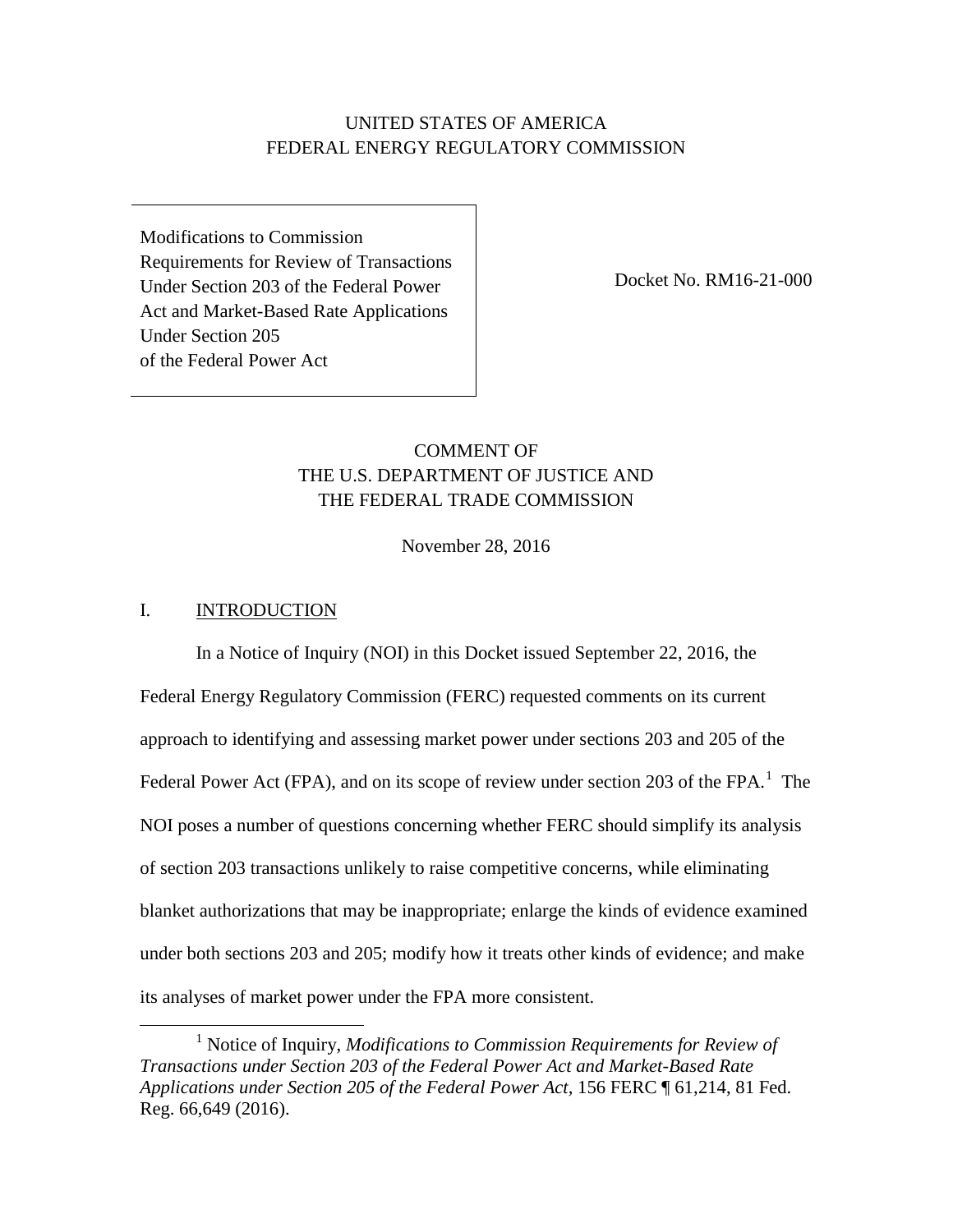The Department of Justice (DOJ) and the Federal Trade Commission (FTC) commend FERC for opening this inquiry. It has been nearly ten years since FERC adopted its current approach to market-based rate (MBR) authority,<sup>2</sup> and nearly twenty years since it adopted its current approach to mergers.<sup>3</sup> Electricity markets have evolved substantially during that time. New electricity trading platforms have come into existence, including formal markets administered by regional transmission organizations (RTOs) and independent system operators (ISOs). Market data has grown exponentially, as have information technology and tools for analyzing data. Distributed generation and demand response technologies have grown and matured. In light of these developments, it is appropriate for FERC to re-examine its approach to merger and MBR applications.

DOJ and the FTC (the Agencies) respectfully submit this comment based on their experience analyzing market power, especially with respect to electricity markets and electric power mergers. As a general matter, we encourage FERC to reduce its reliance on market structure measures to assess market power in electricity markets. Structural measures, such as market shares and market concentration, should be the starting point of

 <sup>2</sup> *Market-Based Rates for Wholesale Sale of Electric Energy, Capacity and Ancillary Services by Public Utilities*, Order No. 697, FERC Stats. & Regs. ¶ 31,252, *clarified by* 121 FERC ¶ 61,260 (2007), *order on reh'g*, Order No. 697-A, FERC Stats. & Regs. ¶ 31,268, *clarified by* 124 FERC ¶ 61,055, *order on reh'g*, Order No. 697-B, FERC Stats. & Regs. ¶ 31,285 (2008), *order on reh'g*, Order No. 697-C, FERC Stats. & Regs. ¶ 31,291 (2009), *order on reh'g*, Order No. 697-D, FERC Stats. & Regs. ¶ 31,305 (2010), *aff'd sub nom. Montana Consumer Counsel v. FERC*, 659 F.3d 910 (9th Cir. 2011), *cert. denied*, 133 S. Ct. 26 (2012).

<sup>3</sup> *Inquiry Concerning the Commission's Merger Policy Under the Federal Power Act: Policy* Statement, Order No. 592, FERC Stats. & Regs. ¶ 31,044 (1996), *reconsideration denied,* Order No. 592-A, 79 FERC ¶ 61,321 (1997). FERC has issued supplemental guidance since 1996. *See FPA Section 203 Supplemental Policy Statement*, FERC Stats. & Regs. ¶ 31,253 (2007), *order on clarification and reconsideration*, 122 FERC ¶ 61,157 (2008). However, the basic framework of the 1996 Merger Policy Statement still guides merger review under section 203.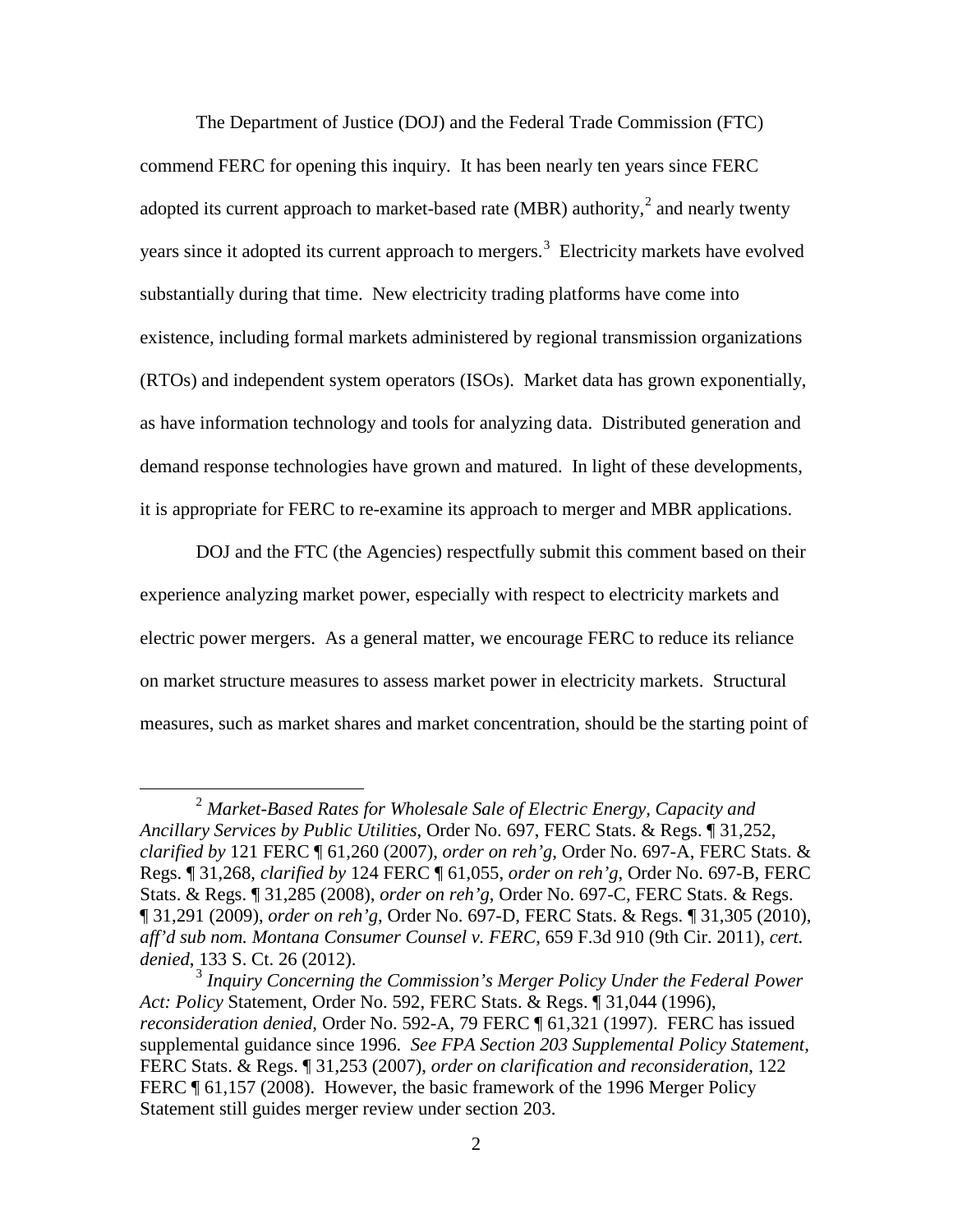an analysis of market power, not its end.<sup>4</sup> This is especially true of electricity markets as experience suggests that market participants can exercise market power despite holding relatively small market shares. We encourage FERC to supplement its market power analyses as the Agencies do:<sup>5</sup> with other types of evidence, such as a supply curve analysis, to reduce the likelihood of an incorrect market power determination.<sup>6</sup>

When considering a merger or an MBR application, FERC should balance the risk that approval will increase or permit the exercise of market power against the risk that denial will thwart a procompetitive or benign application. An approach that considers more than market structure evidence alone is more likely to accomplish this goal. The Agencies recognize, however, that FERC may wish to use structural screens to streamline its market power inquiries. In that case, we urge FERC to establish screens that reduce the likelihood that a merger or MBR approval will result in increased market power or permit its exercise because of the risk that electricity market participants can exercise substantial market power with relatively small market shares.<sup>7</sup>

 <sup>4</sup> *Cf.* U.S. Department of Justice and Federal Trade Commission, *Horizontal Merger Guidelines* § 4 (Aug. 19, 2010) (discussing use of market shares and concentration to assess competitive effects of merger),

https://www.ftc.gov/sites/default/files/attachments/merger-review/100819hmg.pdf. <sup>5</sup> *Cf. id.* at § 5 ("The Agencies evaluate market shares and concentration in

conjunction with other reasonably available and reliable evidence for the ultimate purpose of determining whether a merger may substantially lessen competition.").

 $6$  A merger frequently will have consequences for capacity and ancillary services markets, as well as electric energy markets. Although we focus on electric energy markets in this comment, we encourage FERC not to rely solely on structural measures – but rather to supplement its analysis with other types of evidence – when assessing market power in capacity and ancillary services markets.

There are two types of incorrect market power determinations. False positives involve erroneously determining that market power increases or exists. False negatives involve erroneously failing to determine that market power increases or exists.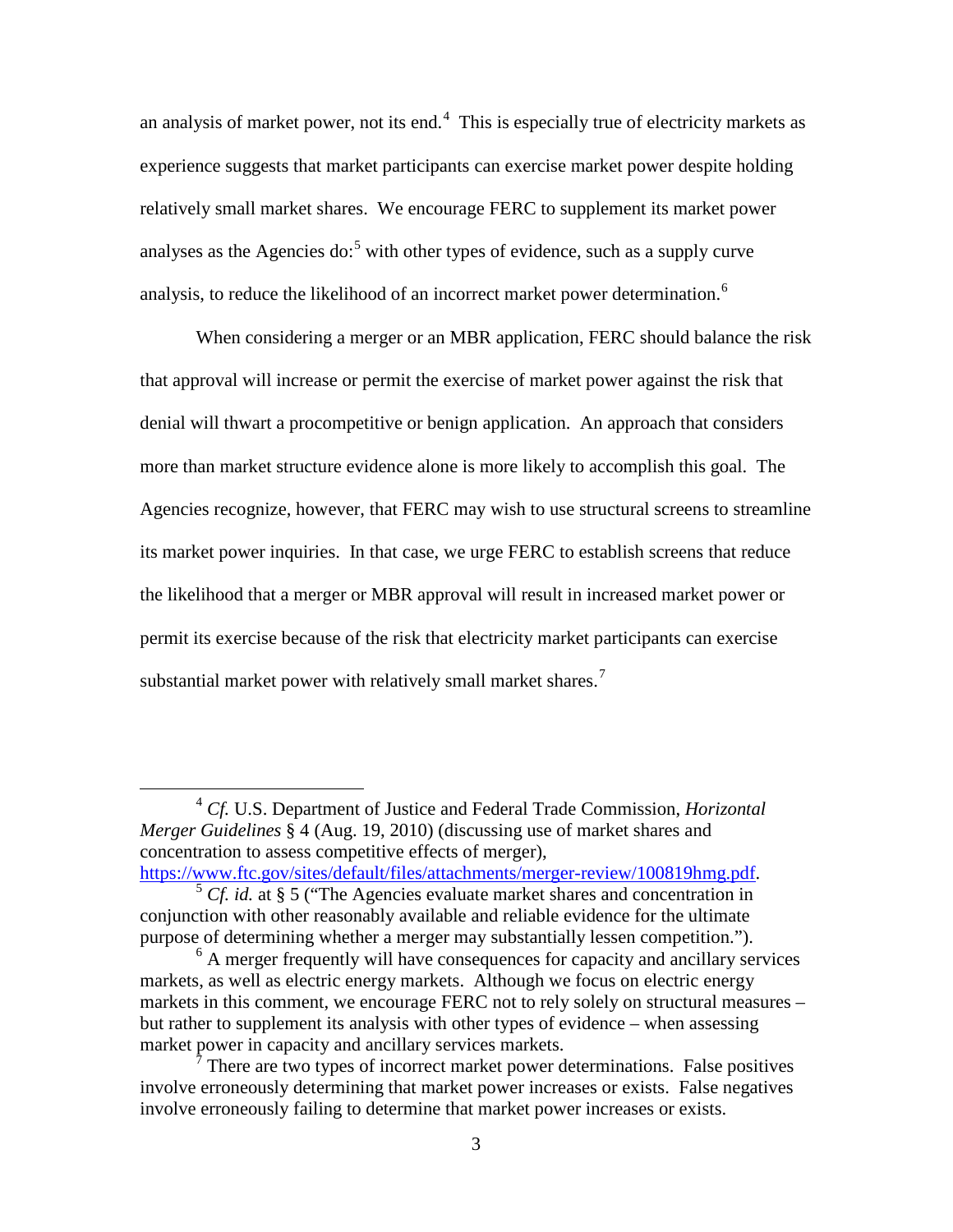As explained in more detail below, the Agencies respectfully suggest that FERC

consider taking the following actions:

- Add a supply curve analysis to its examination of mergers under section  $203$ <sup>8</sup> A supply curve analysis can give greater insight into competitive effects than traditional measures of market concentration.
- Account for transmission constraints when defining a geographic market to assess market power. 9 When binding, constraints can limit the size of the relevant geographic market to an area smaller than RTO/ISO or balancing authority areas.
- Make its section 205 market power analysis as consistent as possible with its section 203 competitive effects analysis.<sup>10</sup> In particular, FERC should use the same approach to defining geographic markets under both sections.
- Account for incremental acquisitions in its merger analysis.<sup>11</sup> If an applicant has made multiple acquisitions over a period of years, FERC may wish to analyze the competitive effects of the series of acquisitions.
- Take a more flexible approach to assessing the competitive effects of power purchase agreements (PPAs). 12 Because a PPA's competitive effect will depend on several factors, FERC may wish to incorporate a wider range of information into its analysis of PPAs.
- Require that applicants under section 203 submit certain mergerrelated documents.<sup>13</sup> However, before it adopts such a requirement, FERC should be certain that it can protect confidential information from public disclosure.

# II. **INTEREST OF THE AGENCIES**

The Agencies share responsibility for enforcing the federal antitrust laws, for

which a core concern is the creation or enhancement of market power. Each Agency has

<sup>&</sup>lt;sup>8</sup> See NOI PP 20-21; infra Section IV.<br>
<sup>9</sup> See NOI P 16; infra Section V.<br>
<sup>10</sup> See NOI P 11; infra Section V.<br>
<sup>11</sup> See NOI P 19 (serial *de minimis* mergers), P 17 (partial acquisitions); *infra* Section VI.<br><sup>12</sup> See NOI PP 31-32; infra Section VII.

<sup>&</sup>lt;sup>13</sup> *See* NOI PP 33-34; *infra* Section VIII.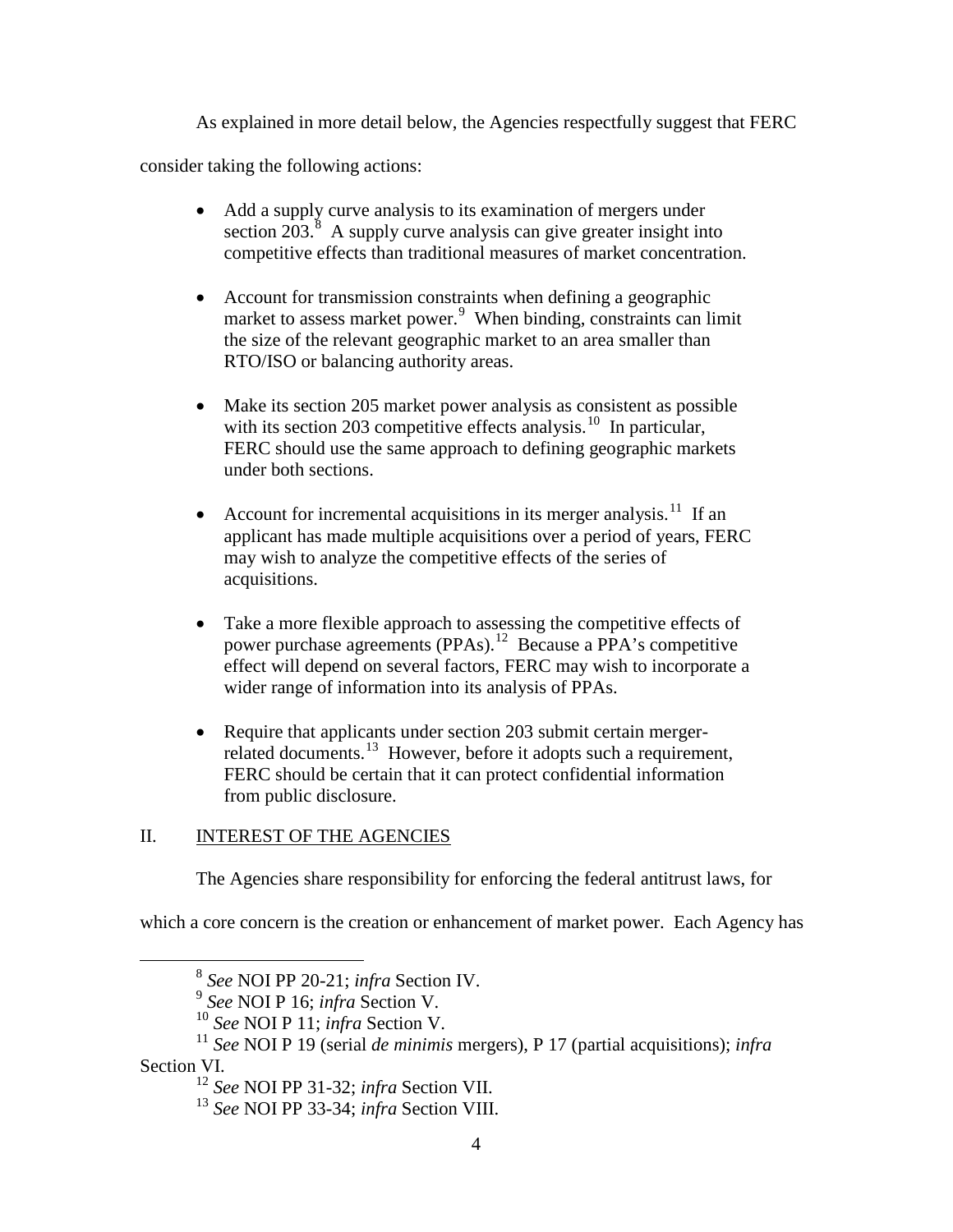substantial experience analyzing the market power effects of mergers that involve electric utility companies. The FTC typically reviews proposed mergers that involve electric and natural gas utility companies, where the primary effect of the merger is on gas markets.<sup>14</sup> DOJ typically reviews proposed mergers that involve electric utilities or that involve electricity and natural gas utility companies, where the primary effect of the merger is on electricity markets.<sup>15</sup> The Agencies also analyze regulatory or legislative proposals that affect competition or efficiency in the electric power industry.16

## III. MARKET POWER IN ELECTRICITY MARKETS

Measures of market concentration traditionally have played an important role in

analyses of market power under section 203 and section 205 of the FPA. The Agencies

*Corporation and Entergy-Koch, LP,* FTC Dkt. No. C-3998 (Jan. 31, 2001),

1999),

https://www.ftc.gov/sites/default/files/documents/cases/1999/11/dominionana.htm. 15 *See, e.g.,* Competitive Impact Stmt., *United States v. Exelon Corp. and Pub. Servs. Enter. Grp.*, No. 1:06CV01138 (D.D.C. Aug. 10, 2006), https://www.justice.gov/atr/case-document/competitive-impact-statement-98; Competitive Impact Stmt., *United States v. Exelon Corp. and Constellation Energy Grp.*, No. 1:11CV02276 (D.D.C. Dec. 21, 2011), https://www.justice.gov/atr/case-<br>document/competitive-impact-statement-97.

<sup>&</sup>lt;sup>14</sup> *See, e.g.*, Analysis of the Complaint and Consent Order to Aid Public Comment, *DTE Energy Company and MCN Energy Group Inc.*, FTC Dkt. No. C-4008 (Mar. 22, 2001),

https://www.ftc.gov/sites/default/files/documents/cases/2001/03/dteanalysis.htm; Analysis of the Complaint and Consent Order to Aid Public Comment, *Entergy* 

https://www.ftc.gov/sites/default/files/documents/cases/2001/01/entergycorpana.htm; Analysis of the Complaint and Consent Order to Aid Public Comment, *Dominion Resources, Inc., and Consolidated Natural Gas Company*, FTC Dkt. No. C-3901 (Nov. 5,

<sup>&</sup>lt;sup>16</sup> See, e.g., Reply Comment of the Staff of the Federal Trade Commission, *Proceeding on the Motion of the Commission in Regard to Reforming the Energy Vision*, NY PSC No. 14-M-0101 (Nov. 23, 2015)

https://www.ftc.gov/system/files/documents/advocacy\_documents/ftc-staff-replycomment-state-new-york-public-service-commission-reforming-energy-visionproceeding/112315nypsc.pdf; Comment of the U.S. Department of Justice, *Transparency Provisions of the Energy Policy Act of 2005*, FERC Dkt. No. AD06-11 (Jan. 25, 2007), https://www.justice.gov/atr/comments-us-department-justice-transparency-provisionenergy-policy-act-2005.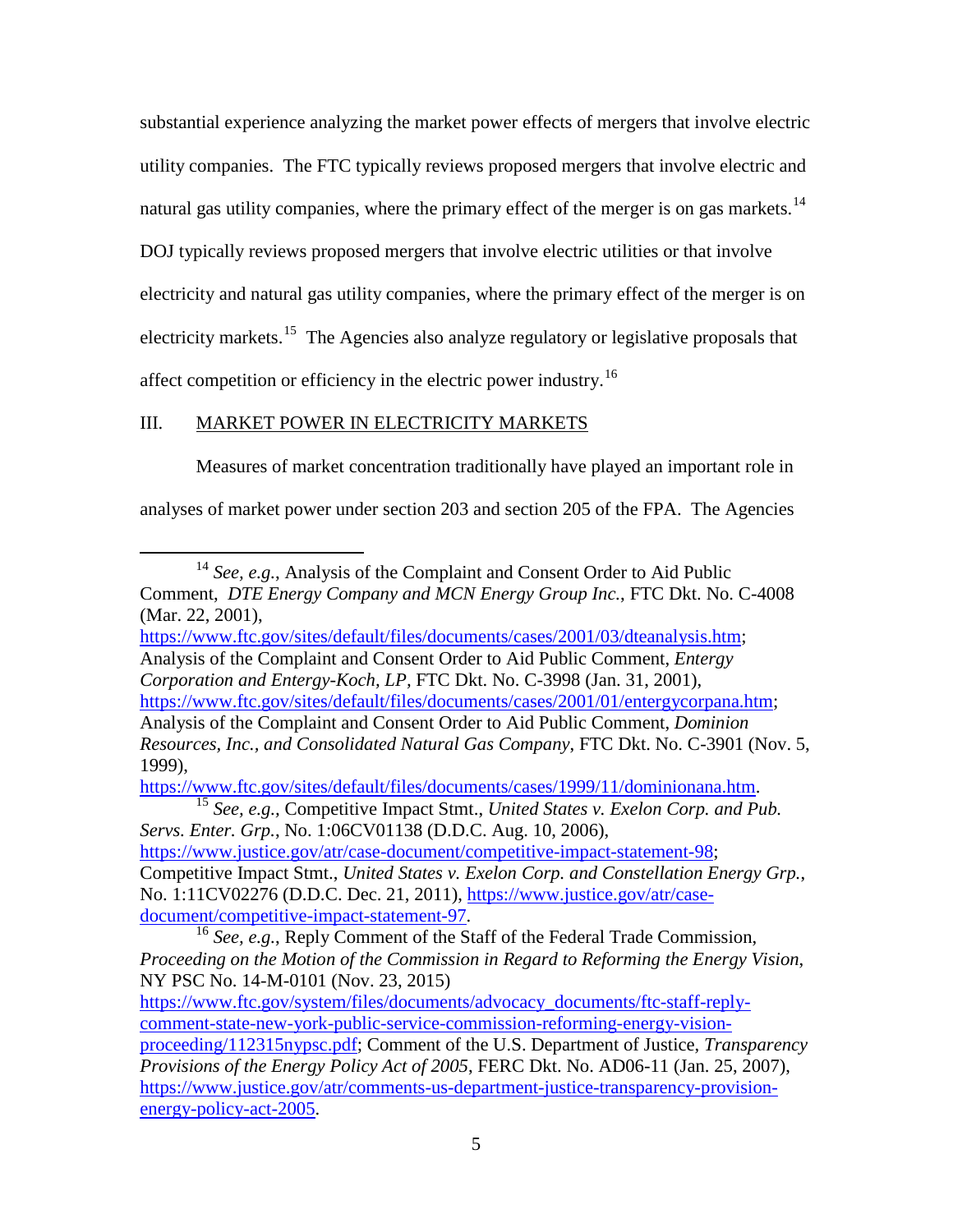encourage FERC, however, to place less emphasis on concentration and greater emphasis on other types of evidence. This is especially important in electricity markets, which are susceptible to an exercise of market power at low levels of concentration not usually associated with the presence of market power.

### A. Susceptibility of Electricity Markets to an Exercise of Market Power

Several features of electricity markets make them vulnerable to an exercise of market power, even at relatively low levels of market concentration. First, supply and demand generally are inelastic. This means that even a small reduction in output by one or more generators can yield a large increase in price. Second, entry can be difficult. For example, it often is difficult to find a suitable site and obtain permits for a new generating facility. Moreover, transmission constraints can limit supply by curbing the ability of existing generation outside a constrained area to sell into that area. Finally, system operators must balance supply and demand continually for engineering reasons, which may accentuate the effect of the market's inelastic supply and demand. <sup>17</sup>For example, in the face of unanticipated changes in supply or demand, a system operator may have to dispatch generation simply to operate the transmission system reliably, which may further limit available supply.

#### B. Market Power and Harm to Electricity Consumers

Because of the large value of commerce in a typical electricity market, even a modest exercise of market power resulting in a small percentage price increase can substantially harm consumers. For example, DOJ alleged that a merger of Exelon and Public Service Enterprise Group would lessen competition in a subregion of the PJM

 $17$  Electricity markets may also be susceptible to a coordinated exercise of market power because products are homogeneous and transactions are regular and frequent.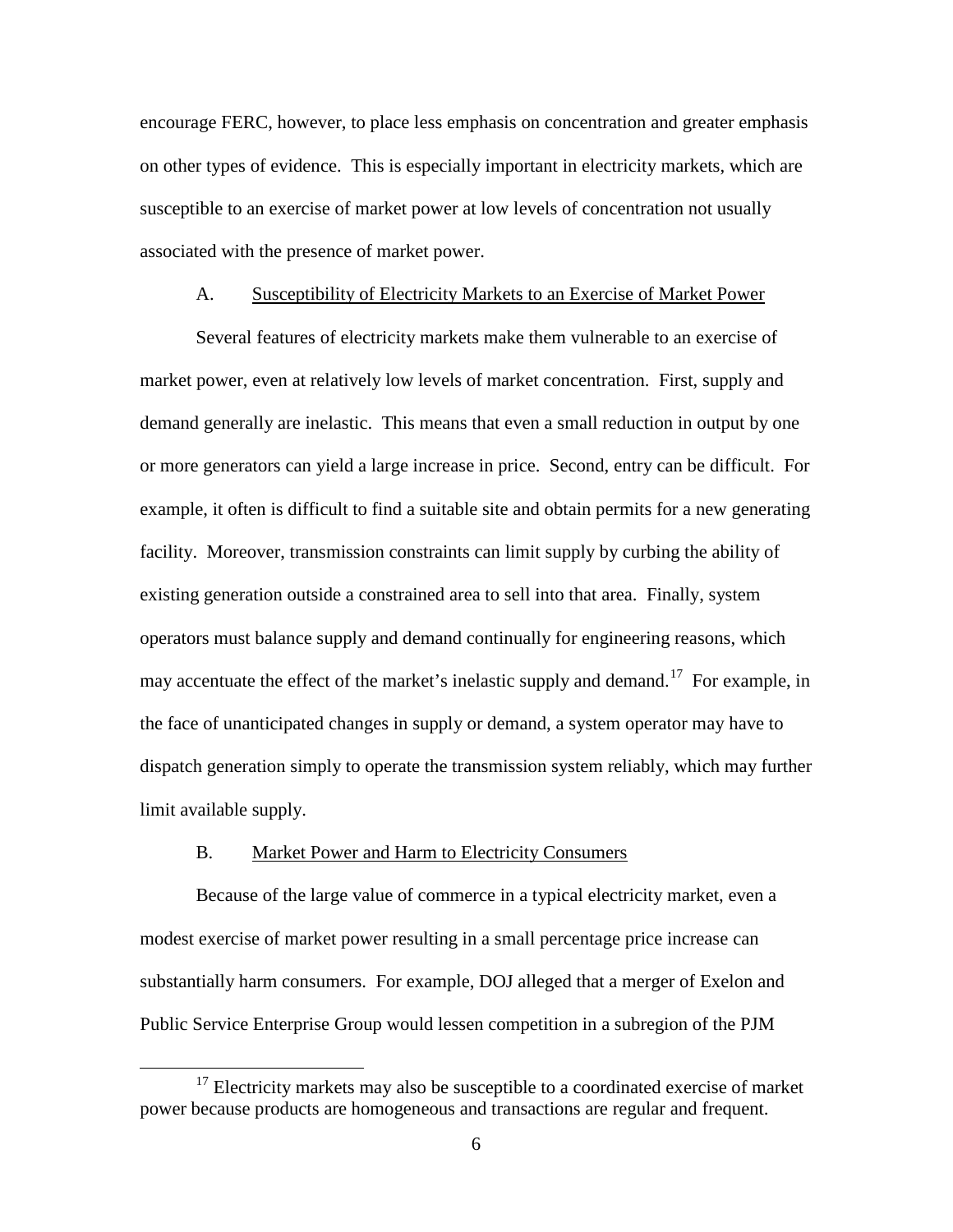regional market known as PJM East, where annual wholesale electricity sales totaled more than \$10 billion.<sup>18</sup> In a market of that size, a price increase of just one-half of one percent could raise the cost of wholesale electricity to buyers by over \$50 million annually. The susceptibility of electricity markets to the exercise of market power – with potentially large costs to consumers – counsels in favor of a careful analysis of market power under section 203 and section 205.

### IV. SUPPLY CURVE ANALYSIS

FERC's current approach to merger analysis under section 203 focuses on market shares and concentration.<sup>19</sup> The Agencies caution FERC against sole or undue reliance on this type of evidence. Although market shares and concentration can be a useful starting point for assessing a merger's competitive effects, they should not be the end of the analysis. Rather, they are useful only to the extent they illuminate a merger's likely competitive effects, which should be the central focus of a merger inquiry. In light of the potentially large costs to consumers from an exercise of market power, it would be appropriate for FERC to conduct a more thorough competitive effects analysis, including use of a supply curve analysis as proposed in the NOI. $^{20}$ 

#### A. Competitive Effects of a Merger

The Agencies frequently consider market power in connection with mergers, which they analyze using the framework articulated in the 2010 Horizontal Merger

 <sup>18</sup> Compl. ¶ 22, *United States v. Exelon Corp. and Pub. Servs. Enter. Grp.,* No. 1:06CV01138 (D.D.C. June 22, 2006), https://www.justice.gov/atr/casedocument/complaint-98.<br><sup>19</sup> NOI PP 3-4.

<sup>20</sup> *Id*. PP 20-21.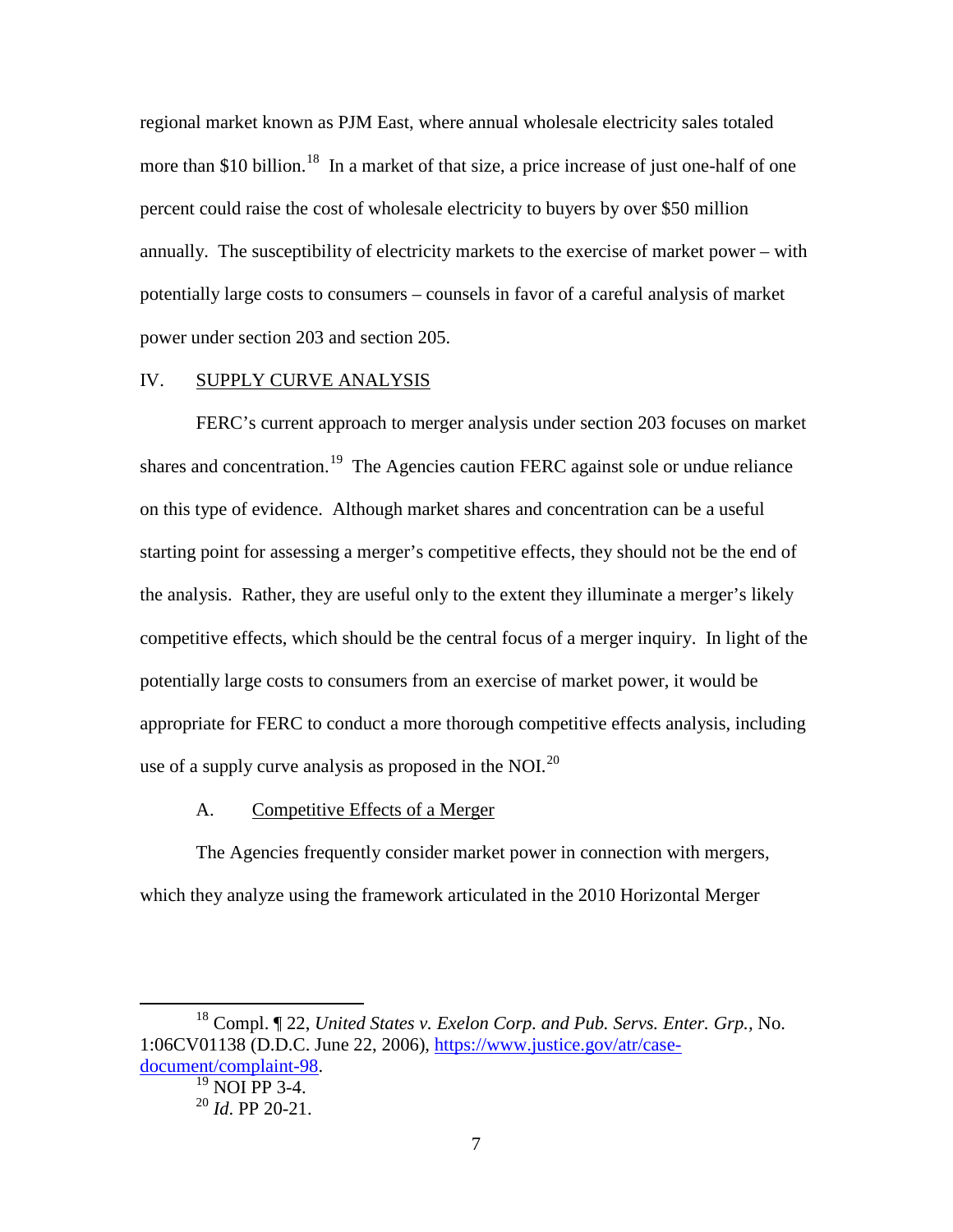Guidelines (HMG).<sup>21</sup> A merger can create or enhance market power – the ability of a firm to maintain price above the competitive level profitably for a significant time – through unilateral and/or coordinated effects. Unilateral effects arise when a merger eliminates competition between the merging firms and enhances the merged firm's ability and/or incentive to raise prices.<sup>22</sup> Coordinated effects arise when a merger enables or encourages multiple firms to engage in conduct that is profitable for each of them as a result of accommodating the reactions of others.<sup>23</sup>

### B. Supply Curve Analysis of Effects

The Agencies encourage FERC to analyze competitive effects using a broader range of evidence, including a supply curve analysis.<sup>24</sup> A supply curve analysis considers information about the market supply curve (which reflects individual generating units' costs) and the market demand curve to determine whether a firm has the ability and incentive to raise the price of electricity by withholding output.<sup>25</sup> A supply curve analysis can be a particularly useful tool for assessing a merger's competitive effects – unilateral or coordinated – and, if necessary, for designing potential remedies. Most important, a supply curve analysis can help determine when a merger is likely to

 <sup>21</sup> U.S. Department of Justice and Federal Trade Commission, *supra* note 4.

<sup>&</sup>lt;sup>22</sup> HMG  $\hat{\S}$  6. Although the Agencies refer frequently to price effects, mergers may adversely affect competition along non-price dimensions, including product quality and innovation. *Id*. § 1.

<sup>23</sup> *Id*. § 7.

 $24$  The Agencies rely on a wide variety of evidence to assess a merger's competitive effects. *See generally id*. § 2.1. *See also* Transcript of Tech. Conf. on Merger and Acquisition Review Standards, 108:11-110:4, FERC Dkt. Nos. RM05-32 & 34 (Mar. 8, 2007) (testimony of Mark J. Niefer summarizing evidence DOJ may consider in an electric power merger analysis).

 $25$  NOI P 20. Although the NOI and this comment focus on withholding output, generators may use other strategies to exercise market power, including altering generation to congest the transmission system, which may facilitate an exercise of market power in the resulting geographic market.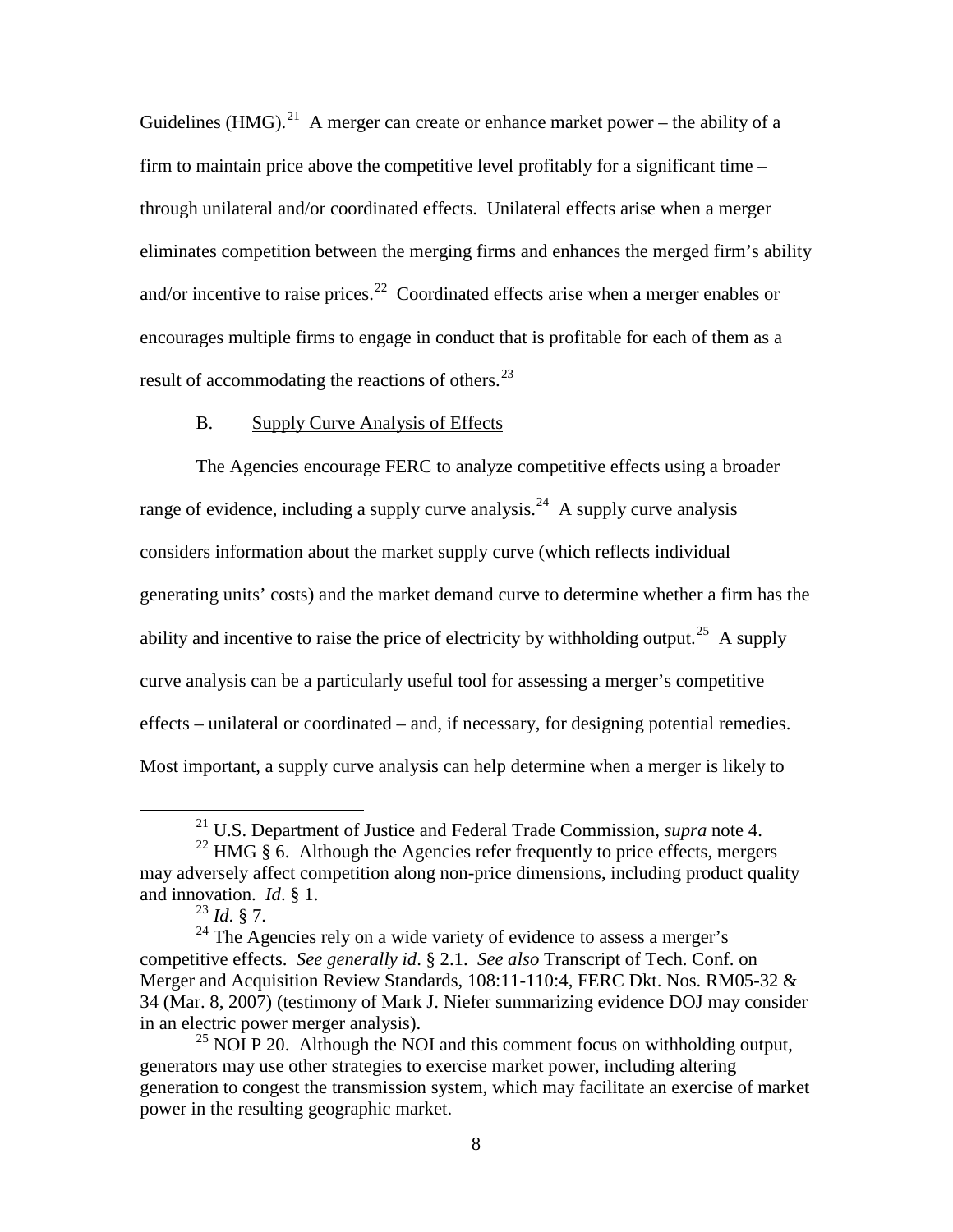lead to or enhance a unilateral exercise of market power when traditional concentration thresholds may fail to do so. $^{26}$ 

One way that a generator can unilaterally exercise market power in wholesale electricity markets is through its control of generating capacity from which it can withhold output at relatively low cost. Withholding output shifts the supply curve to the left, which can raise the market price of electricity. For a generator to have an incentive to exercise market power, it must be able to offset losses that it incurs from selling less output from withheld capacity by earning higher profits on sales from its inframarginal capacity. Thus, to exercise market power profitably, a generator must have the ability to affect market prices by controlling capacity from which it can withhold output at a relatively low cost; it also must have an incentive to do so, in the form of inframarginal capacity that can more than earn back the profit lost on withheld capacity.<sup>27</sup>

Although the NOI focuses on the "marginal" unit as a source of ability to exercise market power, a generator can withhold output from any unit (marginal or inframarginal) to shift the supply curve and raise market price. Whether a generator will find it profitable to withhold a particular unit will depend on the facts. It generally is less costly to withhold output from marginal or near-marginal generating units, which have costs relatively close to market prices and, hence, lower profits, than to withhold output from a lower-cost inframarginal unit. As a result, generating units with costs that are near the

 <sup>26</sup> *See, e.g.*, Competitive Impact Stmt. at 8-11, *United States v. Exelon Corp. and Pub. Servs. Enter. Grp.*, No. 1:06CV01138 (D.D.C. Aug. 10, 2006), https://www.justice.gov/atr/case-document/competitive-impact-statement-98 (discussing evidence of electric power merger's competitive effects, including market structure and supply curve analysis).

 $27$  The Appendix to this comment provides a simple graphical illustration of the decision to exercise market power unilaterally through withholding.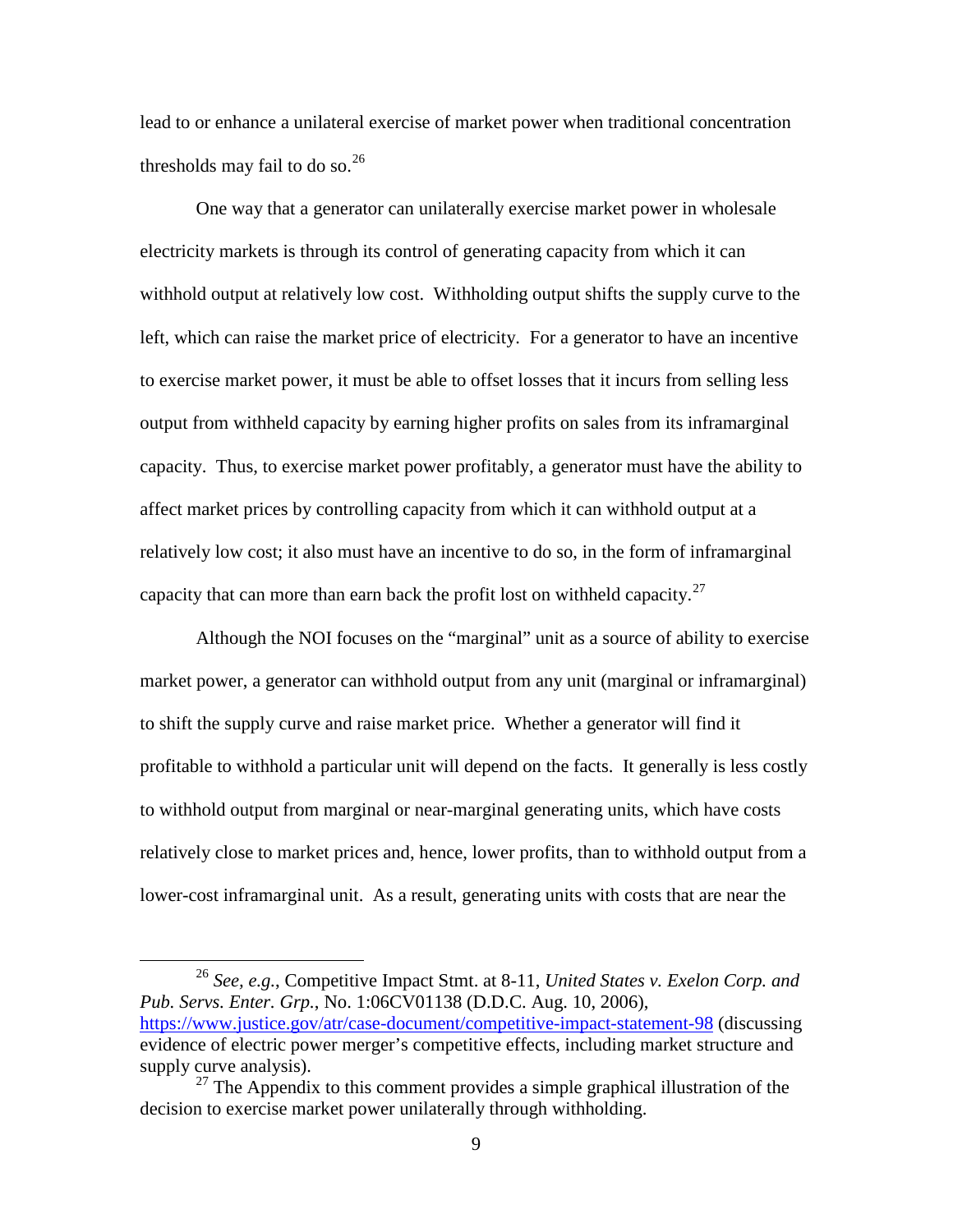market price generally are well suited to be "ability" assets. In the rest of this comment, we refer to "marginal" units with the understanding that a generator may find it profitable to withhold marginal or inframarginal units.

A merger can enhance the ability or the incentive of the newly merged firm to exercise unilateral market power.<sup>28</sup> For example, a merger between a generator that owns only inframarginal capacity and a generator that owns only marginal capacity may substantially increase the ability and incentive of the merged firm (relative to that possessed by either firm independently) to exercise unilateral market power profitably. Before the merger, the firm that owns only inframarginal capacity may not have the ability to raise price profitably; and the firm that owns only marginal capacity may not have the incentive to raise price if doing so would be unprofitable. By bringing inframarginal and marginal assets together in a single portfolio, the merger can give the merged firm the ability *and* the incentive to exercise unilateral market power.

A key lesson to emerge from consideration of a supply curve framework is that market shares and market concentration alone may not accurately predict a merger's unilateral effects. The acquisition of a small marginal unit, for example, will change concentration (as measured by total capacity) by a small amount – small enough that the merger does not raise substantial concerns about market power when measured against FERC's current thresholds. A small acquisition nonetheless may provide the acquiring firm with the ability to exercise substantial market power. Moreover, a policy that placed

 $^{28}$  A supply curve analysis also can capture the ability and incentive of two or more generators to exercise market power in coordination with one another. To exercise market power jointly, a group of generators will need ability and incentive, just as a single generator does. An analysis of a supply curve can shed light on whether a group of generators collectively has the ability and incentive to coordinate withholding.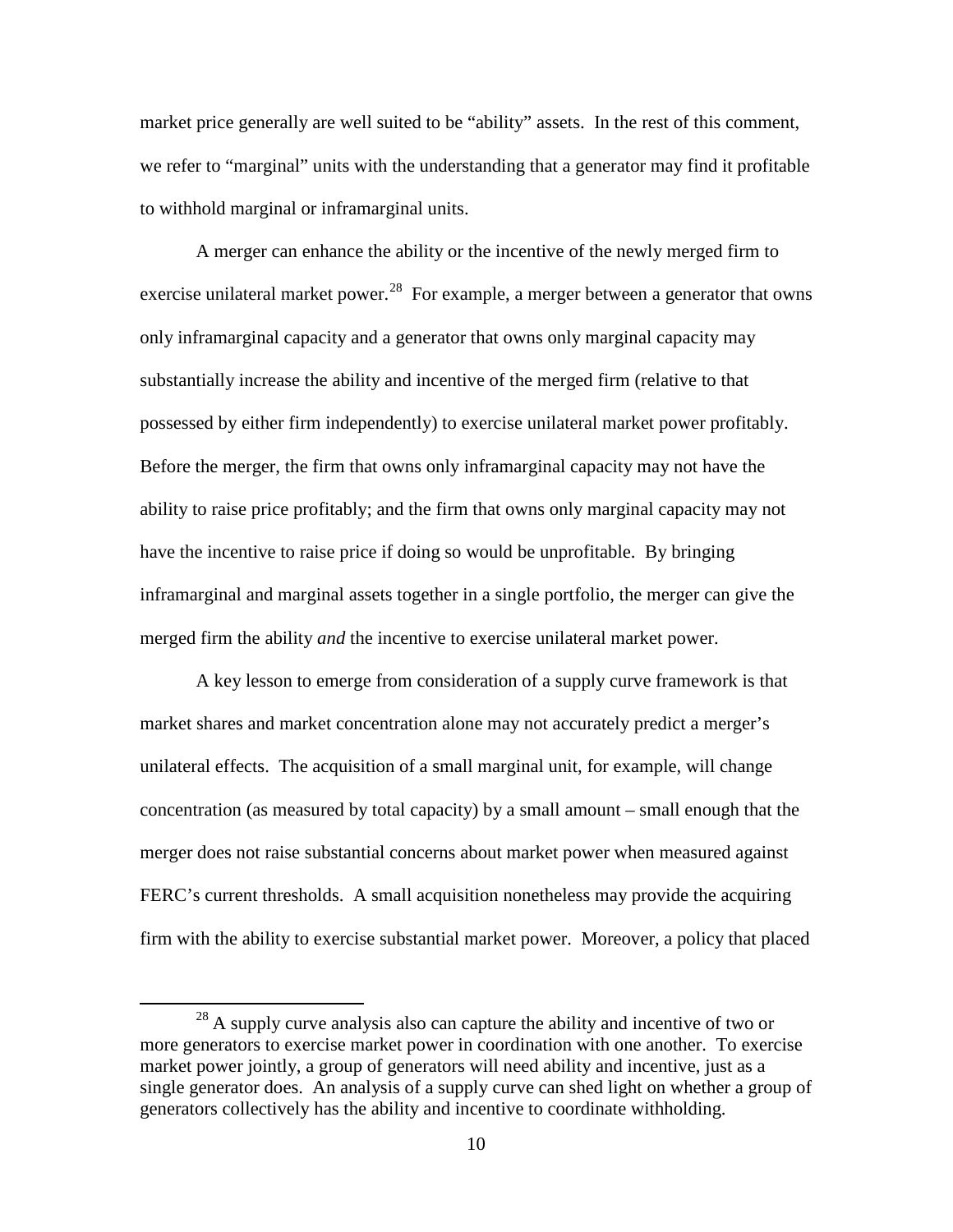such an acquisition in a safe harbor based on conventional thresholds would run the risk of permitting the exercise of market power, thereby increasing electricity prices to the detriment of electricity consumers. In these circumstances, a supply curve analysis can serve as a useful supplement to a traditional concentration screen.<sup>29</sup>

## C. Supply Curve Analysis of Remedies

A supply curve analysis also can help assess remedies.<sup>30</sup> Consider a slight variation on the example discussed above. Assume there is a merger is between two firms, one owning only inframarginal capacity, the other owning inframarginal *and* marginal capacity. In this simple example, assume that inframarginal capacity can provide incentive only and would never be withheld; also assume that marginal capacity can provide ability only and never provides incentive. In that case, the merger will bring together the incentive to raise price (the combined inframarginal capacity) and the ability to raise price (marginal capacity), such that it might result in unilateral anticompetitive effects. One simple remedy for this harm would be to require the merged firm to divest its marginal capacity. The post-divestiture merged firm would consist only of inframarginal capacity, which, in this simple example, would provide the incentive but not necessarily the ability to exercise market power.<sup>31</sup>

 $^{29}$  A supply curve analysis also can help identify mergers that are not likely to result in unilateral effects. For example, if a merger brought together two firms consisting only of very low-cost generation with high price/cost margins such that capacity would never be withheld, one would not expect the merged firm to exercise unilateral market power.

 $30$  For an example of how a supply curve analysis helped DOJ assess remedies in an electric power merger, *see, e.g.,* Competitive Impact Stmt., *supra* note 26, at 14-15 (explaining how divestiture deprived merged firm of ability and incentive to exercise market power).

 $31$ <sup>31</sup> This example is illustrative only. It rarely is the case in practice that inframarginal capacity provides *only* the incentive to exercise market power; and it rarely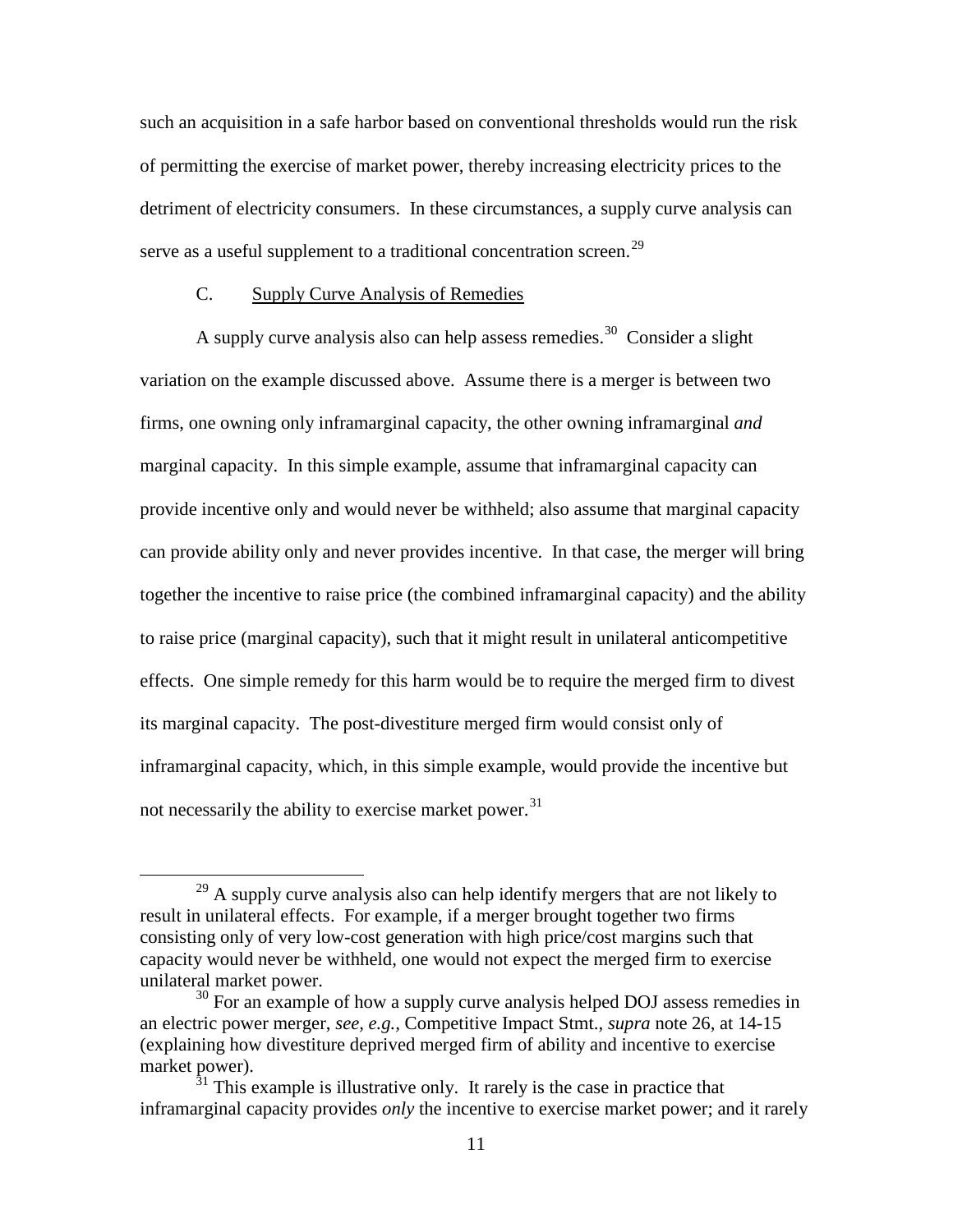### V. RELEVANT GEOGRAPHIC MARKETS

The NOI outlines a possible process to determine market shares for purposes of identifying a *de minimis* merger under section 203. The process entails the use of default geographic markets based on RTO/ISO or balancing authority areas.<sup>32</sup> The Agencies caution FERC against using such default markets in its merger or MBR analyses. Relevant geographic markets may be much smaller than those areas, and reliance on improperly broad markets may lead to inaccurate conclusions about market power.

Properly defining the relevant geographic market is critical to analyzing market power.<sup>33</sup> A crucial characteristic of electricity markets is that transmission constraints can isolate generation or pockets of demand within smaller areas of the grid. A failure to account for such constraints may result in an improperly defined market, which can yield misleading conclusions about market power in the context of a merger or an MBR analysis. Defining a geographic market too broadly, for example, may yield lower levels of concentration than would be the case for a properly defined market. In the case of a supply curve analysis, it may lead to an erroneous conclusion that supply is elastic enough such that market power is not a concern.

Geographic market definition is further complicated by transmission constraints that may change as supply or demand changes over time. For example, during peak demand months, transmission lines may reach capacity and thereby become constrained, creating smaller geographic markets during those months but not during off-peak months.

 $\overline{a}$ 

is the case that marginal capacity provides *only* the ability to exercise market power. Nonetheless, a supply curve analysis can provide insight into potential remedies that would reduce the incentive or the ability of a merged firm to exercise market power.

 $^{32}$  NOI P 16.

<sup>&</sup>lt;sup>33</sup> For an example of how DOJ analyzes geographic markets for an electric power merger, *see, e.g.,* Competitive Impact Stmt., *supra* note 26, at 3-7.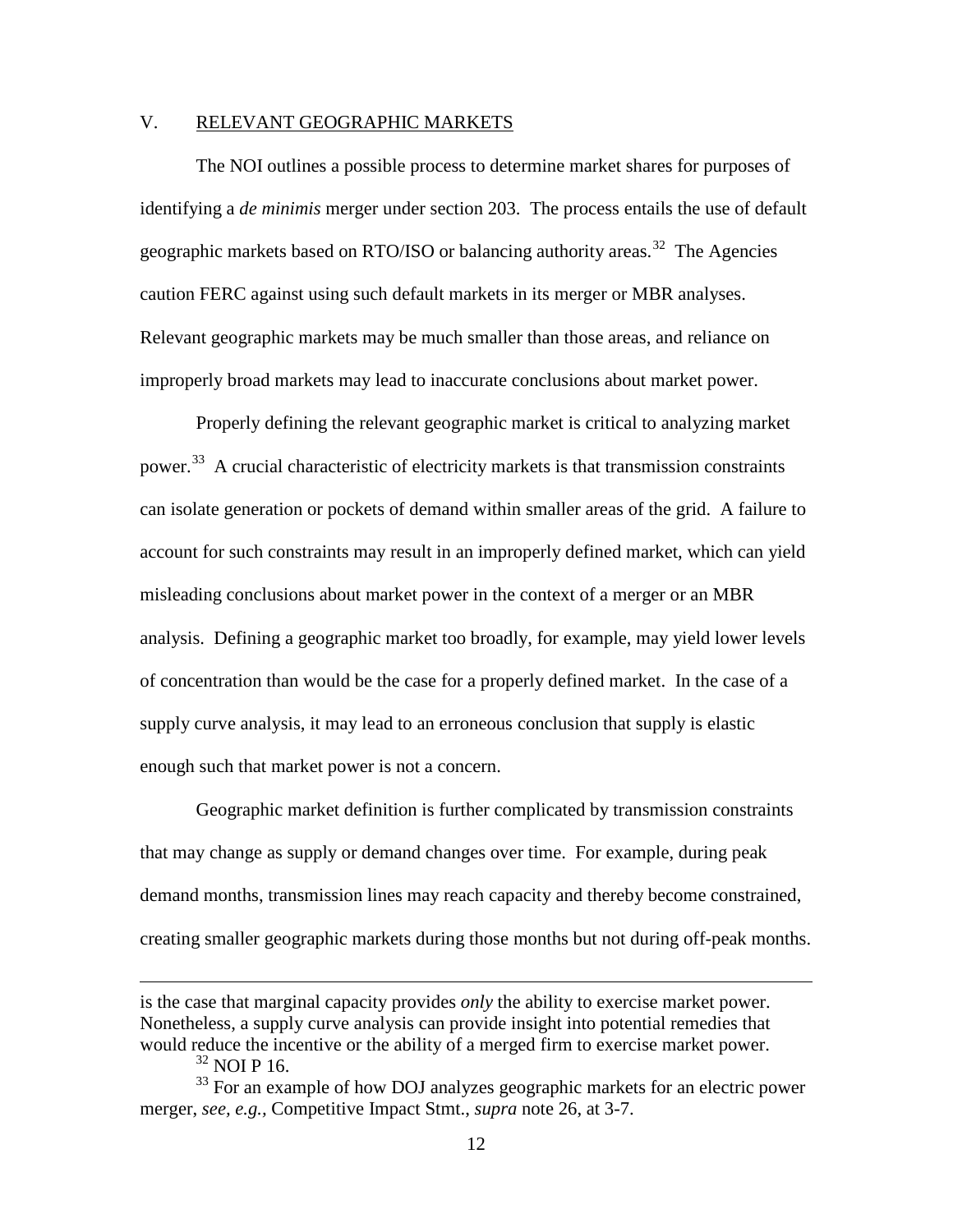Similarly, transmission lines may become constrained during peak hours but not during off-peak hours. As a result, particular geographic markets may exist for less than a full year or even less than a full day, depending on variations in demand conditions. Changes in supply conditions also can affect geographic markets. Planned generation retirements or transmission expansions, for example, may relieve some constraints and create others, which will change relevant geographic markets over the longer term.

Although properly defining a geographic market may seem like a daunting task, there is ample public information about transmission congestion and constraints that may be of substantial assistance to FERC. Indeed, in its review of electric power mergers, DOJ frequently finds that publicly available information is sufficient to make an initial geographic market determination. In RTO/ISO markets, for example, market monitors often compile reports concerning the most important constraints in the system, including information about the temporality of constraints. In addition, RTOs and ISOs publicly report locational marginal prices, which reflect constraints and can help define geographic markets. Finally, regional transmission planning processes required by FERC's Order No. 1000 also typically produce reports describing major transmission constraints.<sup>34</sup> The Agencies encourage FERC to use such information to define geographic markets for merger and MBR determinations, using the same approach that the Agencies follow.

 <sup>34</sup> Final Rule, *Transmission Planning and Cost Allocation by Transmission Owning and Operating Public Utilities*, 136 FERC ¶ 61,051 (Jul. 21, 2011), *order on reh'g and clarification*, 139 FERC ¶ 61,132 (May 17, 2012), *order on reh'g and clarification*, 141 FERC ¶ 61,044 (Oct. 18, 2012). Although data for non-RTO/ISO markets may not be as readily available from public sources, FERC could require that applicants who own transmission provide information concerning constraints.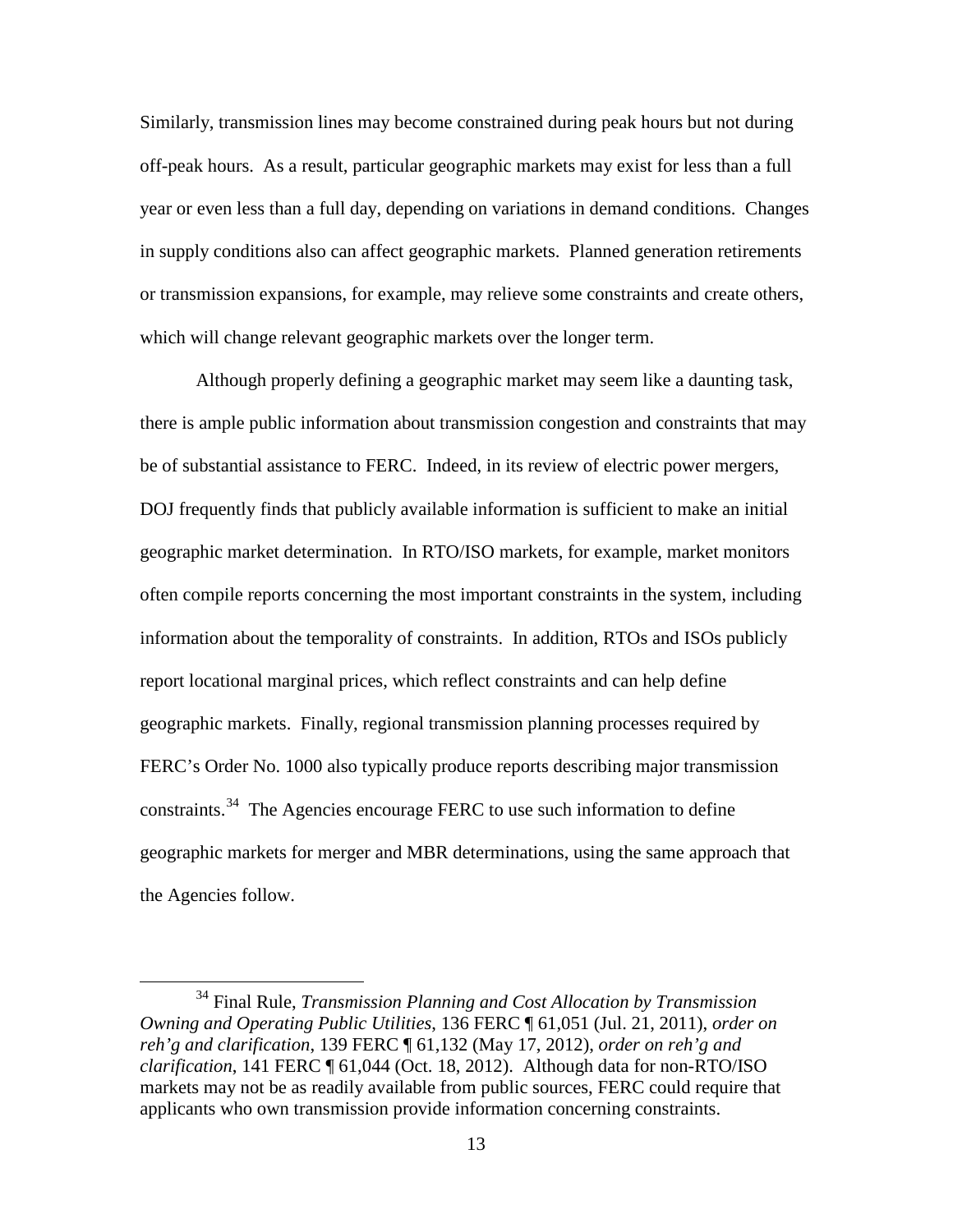### VI. *DE MINIMIS*, PARTIAL, AND SERIAL ACQUISITIONS

The NOI poses a number of questions concerning whether the acquisition of small or partial interests in another firm should trigger a fuller market power analysis.<sup>35</sup> In particular, the NOI asks whether FERC might adopt a simplified market structure analysis, such as the "2ab" statistic, to demonstrate that the transaction's effect on competition is small. In addition to the concerns expressed above regarding structural analyses in electricity markets generally, the Agencies set out below additional reasons not to rely solely on "2ab" analyses to assess market power.

The 2ab statistic represents the change in market concentration, as measured by the Herfindahl-Hirschman Index (HHI).<sup>36</sup> Under FERC's current practice, if the 2ab statistic is small enough, a merger purportedly does not present market power concerns. Under the HMG, however, the Agencies use changes in concentration *in conjunction with other evidence* to assess a merger's competitive effects. 37 It is especially important to do so in electricity markets where the *type* of capacity acquired by a firm may matter as much for an analysis of competitive effects as the *amount* of capacity acquired. As a result, a transaction that increases the likelihood of an exercise of market power might escape scrutiny under a *de minimis* 2ab standard, as contemplated in the NOI.

The NOI also raises the prospect of using a 2ab statistic to analyze partial acquisitions.<sup>38</sup> Partial acquisitions can take multiple forms. Some may involve the purchase of assets, such as a portion of a generating facility. Others may involve the acquisition of a financial interest in another firm. No matter the form, use of a 2ab

 <sup>35</sup> NOI PP 16-19.

 $36$  HMG  $\frac{8}{3}$  5.3 n.10.

<sup>37</sup> *Id.* § 5.3.

 $38$  NOI P 17.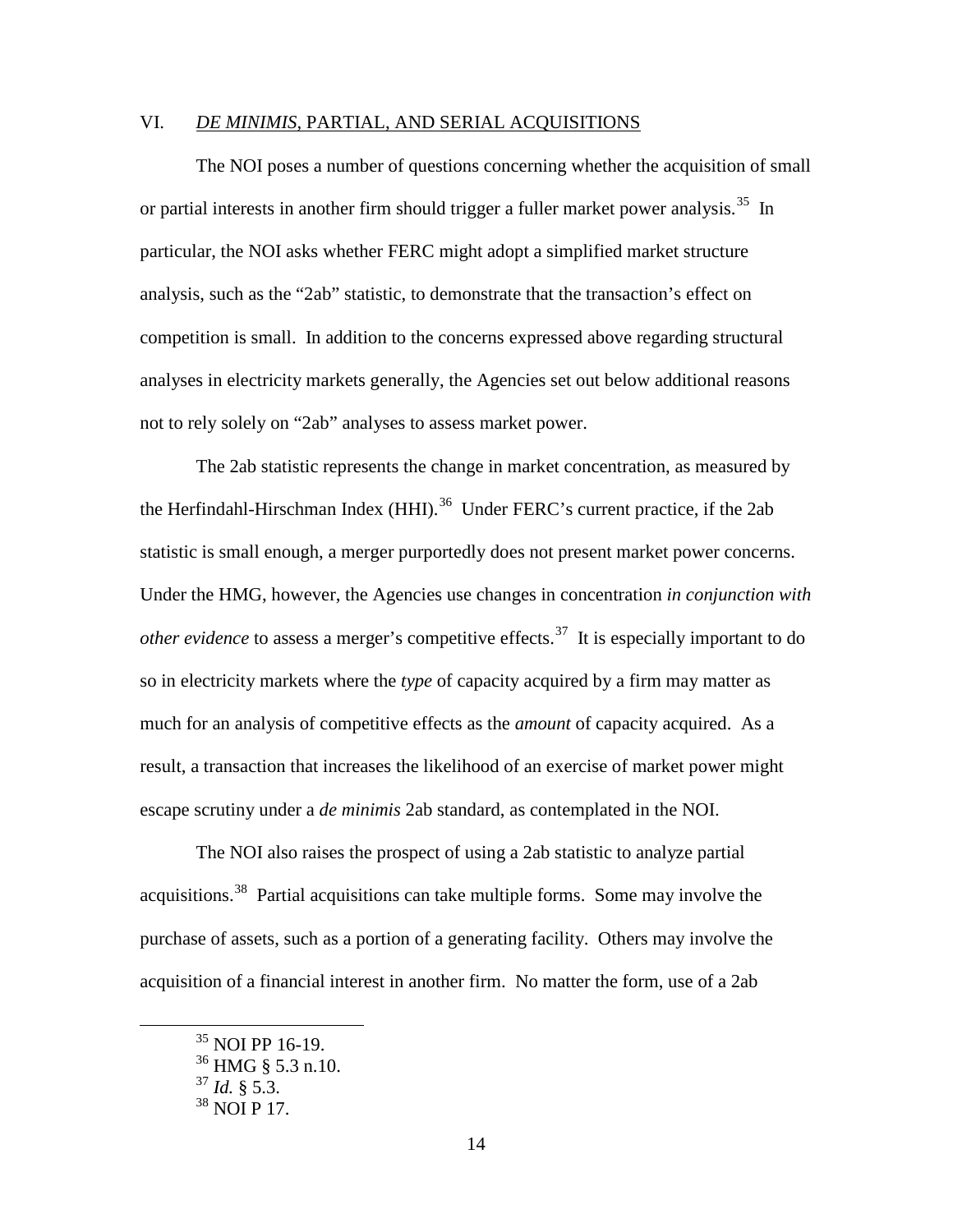statistic to analyze a partial acquisition can be problematic, as the following example illustrates. If one firm were to sell to a competing firm a partial interest in a generating facility, both entities would continue to be present in the post-transaction market.<sup>39</sup> In this case, as the NOI notes, each competitor would change its size and asset portfolio such that the 2ab analysis would not capture either firm's new positioning in the market.<sup>40</sup> Nor would it capture changes in the firms' incentives to exercise market power. 41

The NOI also recognizes that serial *de minimis* mergers may cumulatively affect competition even if a single transaction would not necessarily have an adverse effect.<sup>42</sup> FERC's authority to determine whether a section 203 transaction is "consistent with the public interest" should be broad enough to require applicants to address the cumulative impact of serial acquisitions.<sup>43</sup> Such a requirement would be similar to FERC's current

 $41$  HMG § 13. The HMG describe three other ways in which partial acquisitions can enhance the likelihood of a unilateral or coordinated exercise of market power. First, the acquiring firm may gain influence over the competitive conduct of the acquired firm. Second, the transaction may reduce the incentive of one or both firms to compete against each other. Third, merging firms may gain access to non-public, competitively sensitive information about each other. *See, e.g.,* Comment of the Federal Trade Commission, *Control and Affiliation for Purposes of the Commission's Market-Based Rate Requirements Under Section 205 of the Federal Power Act and the Requirements of Section 203 of the Federal Power Act*, FERC Dkt. No. RM09-16-000 (Mar. 29, 2010), https://www.ftc.gov/sites/default/files/documents/advocacy\_documents/ftc-commentfederal-energy-regulatory-commission-concerning-rulemaking-competitive- $\frac{assessments/v090008ferc.pdf}{42}$  NOI PP 19, 30.

 $43$  16 U.S.C. § 824b.

<sup>39</sup> *Id*. <sup>40</sup> *Id.*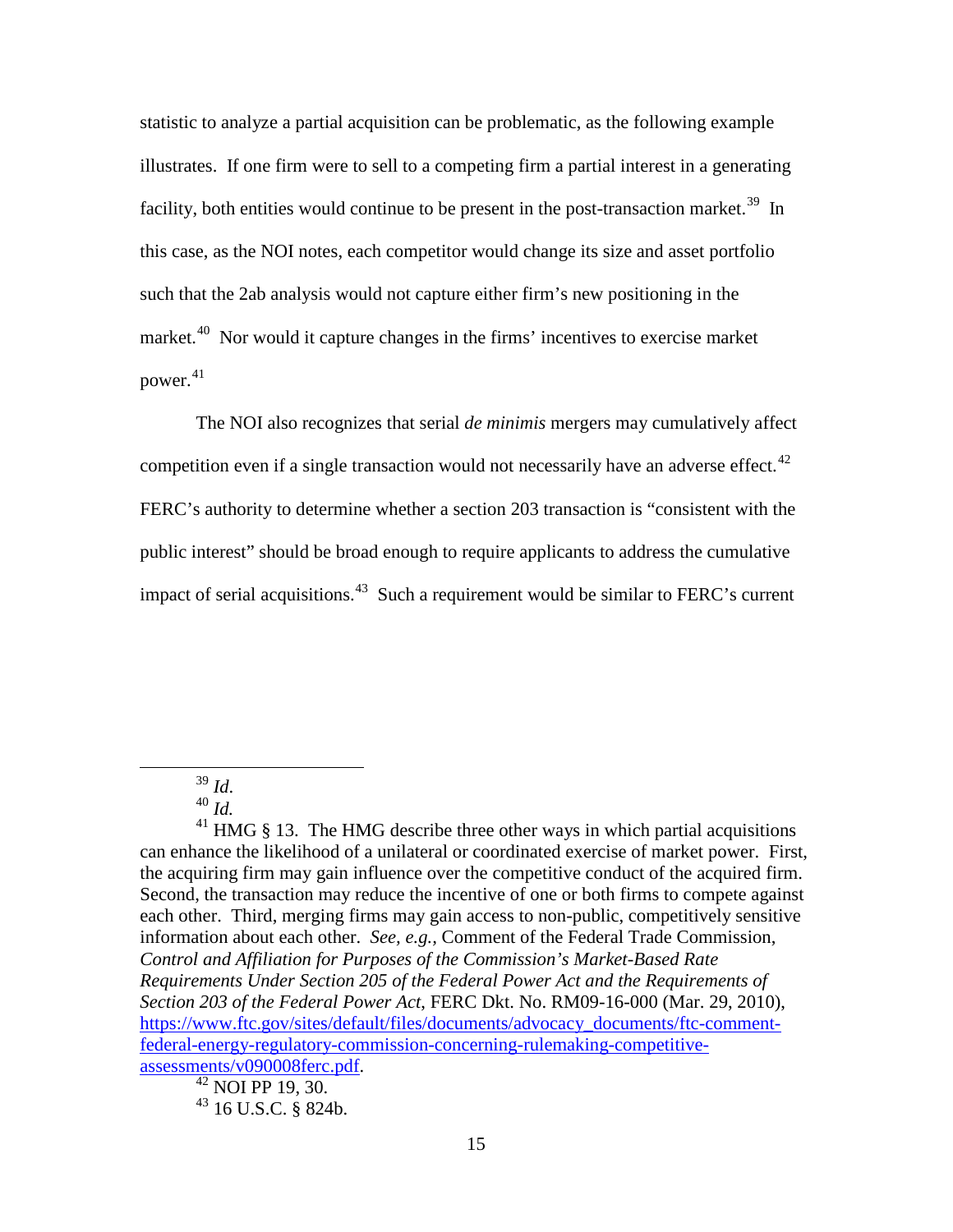requirement that recipients of MBR authority notify FERC when there is a change in facts upon which FERC granted that authority.<sup>44</sup>

### VII. POWER PURCHASE AGREEMENTS

The NOI seeks comment on how FERC should analyze PPAs under section 203.<sup>45</sup> The Agencies believe that FERC should adopt an analytic framework that more accurately captures how PPAs may affect competition in merger and MBR applications to avoid errors in the analysis of competitive effects.<sup>46</sup>

A PPA can substantially affect the ability and incentive of a firm to exercise market power.<sup>47</sup> If a generator sells output under a fixed-price PPA, the generator does not benefit from an increase in market prices on that output, which diminishes the generator's incentive to exercise market power. Alternatively, if a generator buys output under a fixed-price PPA, it can turn around and sell that output at a higher price if market prices increase, which increases the generator's incentive to exercise market power. Moreover, a PPA that confers control over the operation of a generating unit may affect the ability to exercise market power. Thus, a contract that gives a generator control of

 <sup>44</sup> *Reporting Requirement for Changes in Status for Public Utilities with Market-Based Rate Authority*, Order No. 652, 70 Fed. Reg. 8,253 (Feb. 18, 2005), FERC Stats. & Regs. ¶ 31,175, *order on reh'g*, 111 FERC ¶ 61,413 (2005).

 $45$  NOI PP 31-32.

<sup>&</sup>lt;sup>46</sup> Although this section focuses on the role of PPAs in a competitive effects analysis, PPAs also may come into play in a merger remedies analysis. Merging parties occasionally propose a contractual commitment, such as a PPA to sell electricity, as a form of remedy. Such a remedy often is referred to as a "virtual" divestiture. For the reasons outlined in this section, we caution FERC against treating a "virtual" remedy based on the promise to sell a PPA (or any other similar contractual commitment) as the equivalent of a divestiture of generating facilities.

<sup>47</sup> *See, e.g.,* Armington *et al*., *The Year in Review: Economics at the Antitrust Division, 2005-2006*, 29 Rev. Indus. Org. 305, 320 (2006) (explaining how forward obligations affect incentive to exercise market power).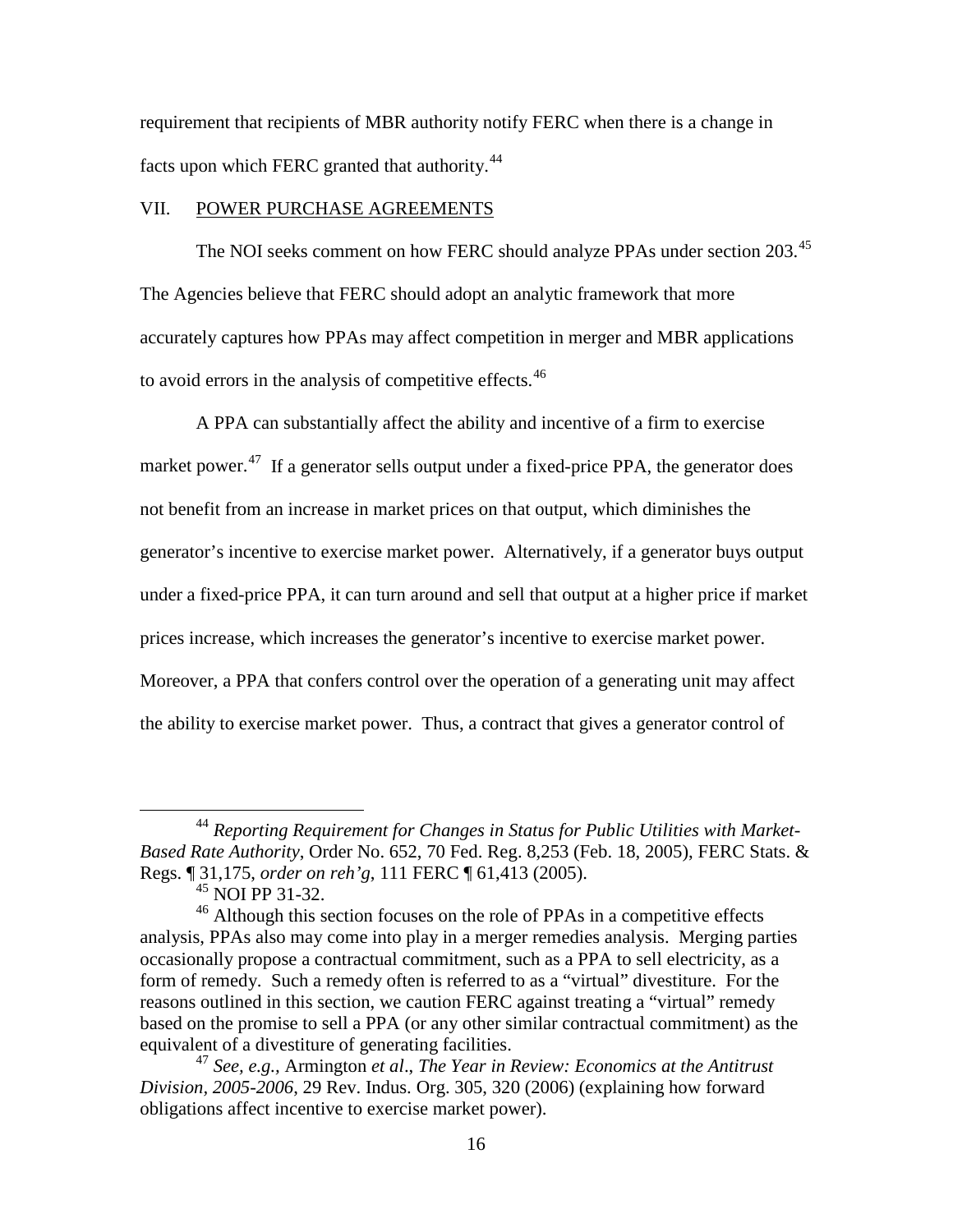marginal capacity is likely to have effects on competition similar to those that would arise from the generator's purchase of marginal capacity, albeit possibly for a limited time.<sup>48</sup>

The extent to which a PPA diminishes or enhances the incentive to exercise market power will depend, in part, on its duration. A long-term (*e.g.*, ten-year) PPA for the purchase of electricity will increase the buyer's incentive to exercise market power more than a short-term (*e.g.*, three-month) PPA. However, because it generally is limited in duration, a PPA will have a weaker effect on the incentive to exercise market power than a permanent merger or asset acquisition. That is to say, whereas the sale of a generating unit permanently deprives its former owner of any incentive to exercise market power associated with output from the unit, a PPA does so only temporarily. Moreover, even if a generator continually renews a PPA to sell electricity, it is not equivalent to the sale of generating capacity. The generator may still have an incentive to exercise market power in the short term in the hope of affecting the price it receives for its PPA upon renewal over the longer term.

FERC's current analytical framework for merger and MBR determinations does not adequately capture the competitive effects of PPAs. Current practice counts the purchase of power under a PPA of one year or longer as part of a merging firm's portfolio of assets.<sup>49</sup> As noted above, treating a temporary PPA as if it were a permanent asset acquisition can yield misleading conclusions about a merger's competitive effects.

<sup>&</sup>lt;sup>48</sup> Contracts other than PPAs also may affect the ability and incentive to raise prices. Any forward purchase or sale of electricity will have incentive effects similar to those we identify in connection with PPAs. *Id.* In addition, any contract that confers control over output from generating will have ability effects similar to those we have identified. In this comment, we focus only on PPAs. FERC, however, may wish to reconsider the way it treats contracts for purchase, sale, or control of output more generally.<br><sup>49</sup> NOI P 31, n. 35 and accompanying text.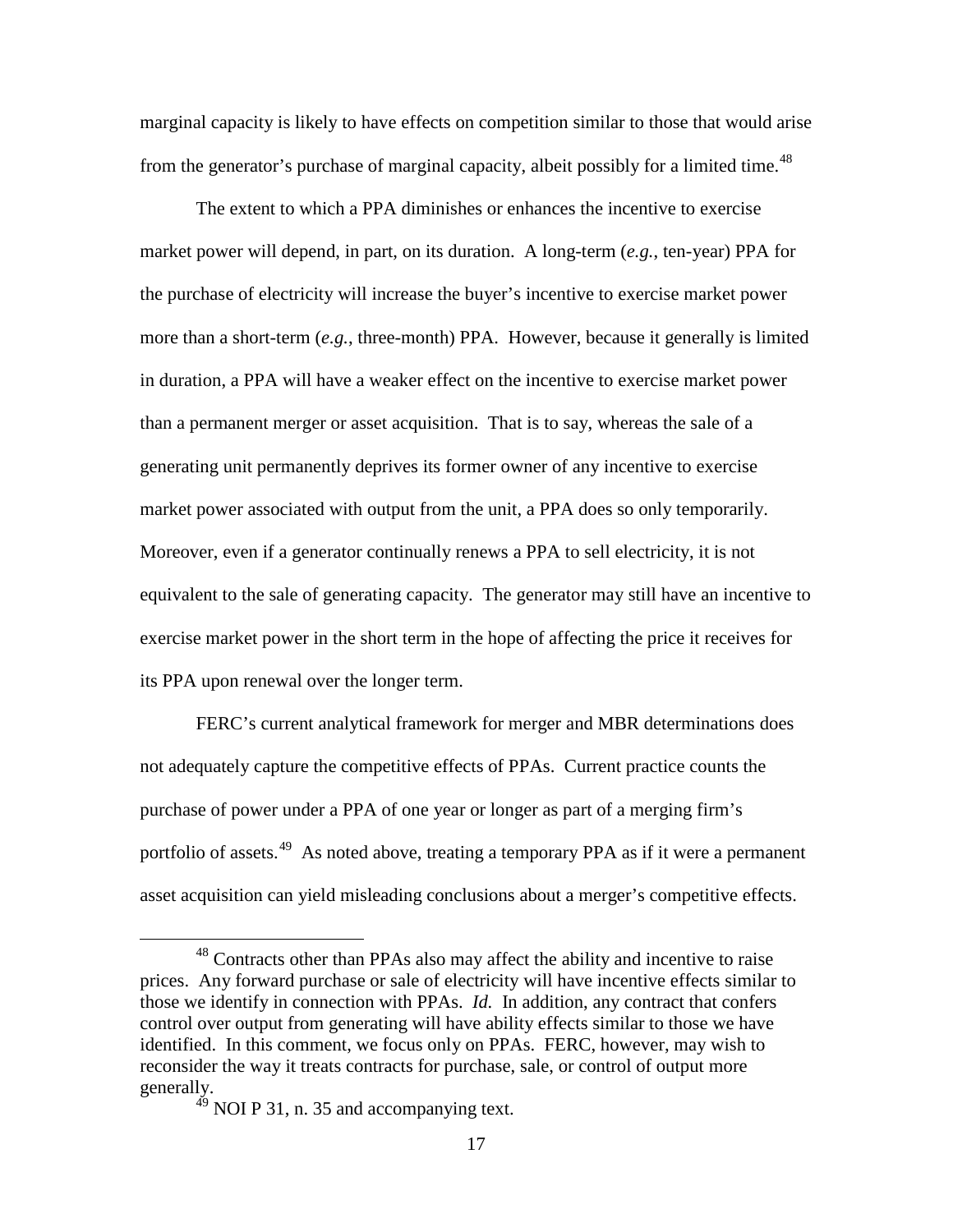For example, if a generator entered into a two-year PPA to purchase the output of a generating facility before filing an application to acquire the same facility, FERC would attribute the generating capacity of that facility to the purchasing utility's pre-acquisition market share.<sup>50</sup> Because FERC already attributes the capacity of the facility to the purchaser, FERC would not deem the capacity to increase the purchaser's market share under its existing screens.<sup>51</sup> Such treatment of the PPA obscures the true impact of the acquisition, which may not occur until after the expiration of the two-year PPA.

To assess the effects of PPAs more fully, FERC should consider collecting additional information from merger applicants regarding duration, renewal, prices, and control provisions of PPAs. Such information would allow FERC to account for the effects of a PPA in its merger analysis more accurately. Moreover, given the potentially large consumer costs associated with an exercise of market power, the Agencies believe it would be appropriate to treat PPAs in a way that more reliably avoids erroneous results. For example, if a firm acquires a generation facility for which it already has a PPA, FERC still should consider counting the facility's capacity in the change in shares and concentration arising from the acquisition.

#### VIII. MERGER-RELATED DOCUMENTS

The NOI asks whether FERC should require section 203 applicants to submit to it "consultant reports and other internal reports that assess the competitive effects of the

 $50$  FERC has recognized, however, that when entered into in conjunction with an acquisition, a short-term PPA may be considered as part of the acquisition when comparing pre- and post-acquisition market conditions. *Osprey Energy Center, LLC*, 152 FERC ¶ 61,066 (2015).

 $51$  NOI P 31.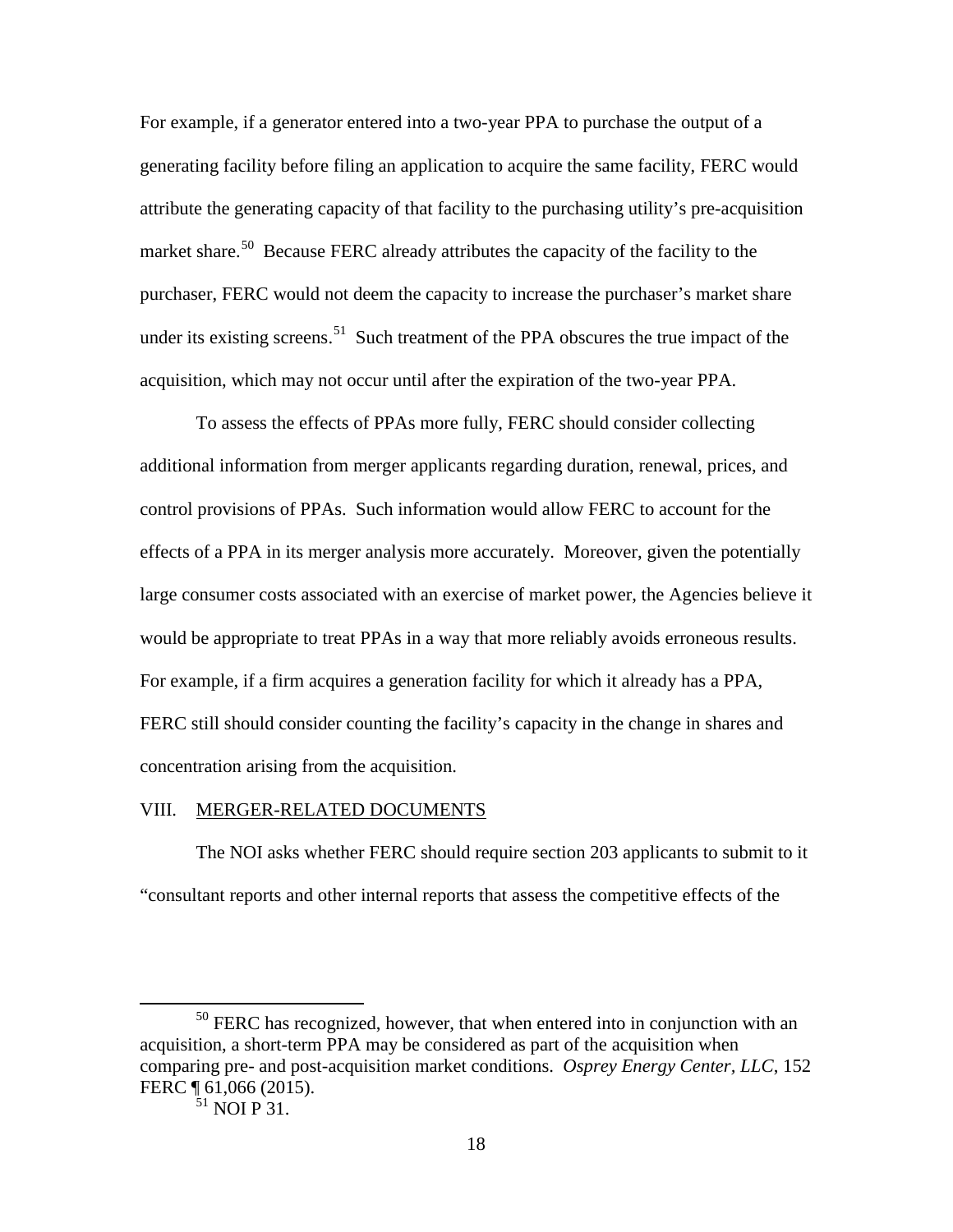merger" similar to those submitted to the Agencies.<sup>52</sup> It also asks about the costs and benefits of requiring applicants to submit such documents.<sup>53</sup> The Agencies support an approach that will better enable FERC to obtain the information necessary to undertake a thorough analysis of mergers. As explained below, the Agencies gather merger-related information and documents in a stepwise fashion. The Agencies suggest that FERC employ a similar process.

The Agencies receive information about mergers that are reportable under the Hart-Scott-Rodino Antitrust Improvements Act (the HSR Act). The HSR Act requires that companies proposing a merger or acquisition meeting certain size thresholds notify federal authorities. The Agencies' regulations require the merging parties to submit "4(c) documents," which include documents prepared by or for senior management to help them evaluate the transaction with respect to markets, market shares, competition, and competitors.<sup>54</sup> Requiring parties to submit to FERC the documents that they furnish to the Agencies as part of their HSR submissions is unlikely to impose significant additional costs on them.

 Based upon the merging parties' HSR submissions and public information, the Agencies determine whether to open an investigation and request additional information from the merging parties, commonly called a "Second Request." Upon opening an investigation, the Agencies typically seek information from a variety of third-party

54 Instructions, Antitrust Improvements Act Notification And Report Form For Certain Mergers And Acquisitions, at VI (rev. 8/8/16), https://www.ftc.gov/system/files/attachments/premerger-notificationprogram/hsr form instructions 090116.pdf. The term "4(c) document" refers to Item 4(c) of the HSR notification form that calls for documents evaluating the transaction.

 <sup>52</sup> *Id*. P 33.

<sup>53</sup> *Id*. P 34.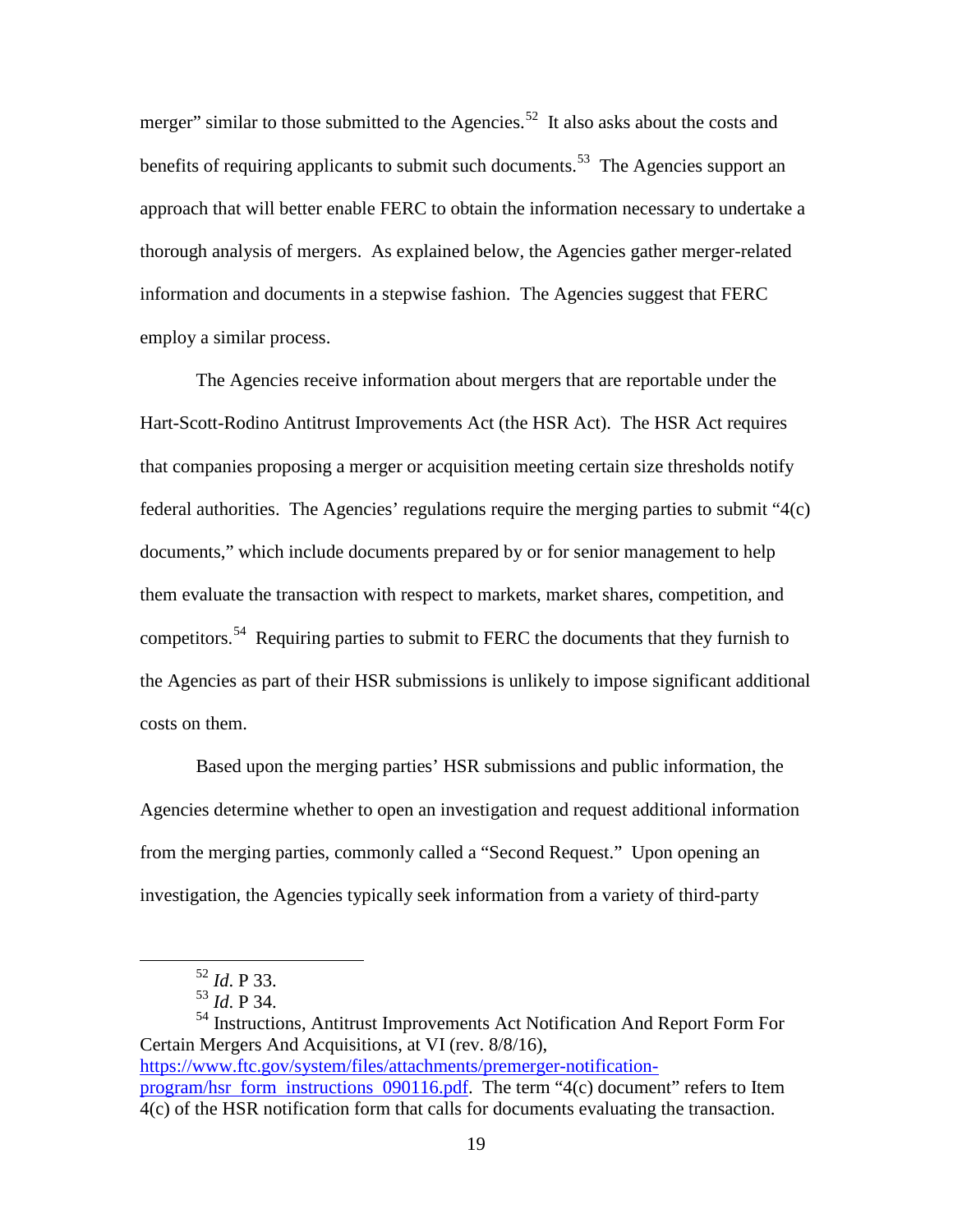sources, including customers, competitors, and others with information about the relevant markets (for example, RTOs or ISOs in the case of electric power mergers). In support of these efforts, the Agencies can issue subpoenas or civil investigative demands as part of an investigation.

Section 2 of the HMG describes the kinds of evidence the Agencies seek and rely on to determine whether a merger may substantially lessen competition. This evidence includes not only market shares and concentration but also, for example, evidence of actual effects observed in consummated mergers, direct comparisons based on historical or natural experiments, head-to-head competition, and the competitively disruptive premerger role of a merging party.<sup>55</sup> This is not an exhaustive list; rather, the Agencies look to any reliable, available evidence indicating that a merger may enhance or lessen competition.

FERC's goal likewise should be to obtain reliable, available evidence that it needs to undertake a merger review. The evidence should not be limited to the merging parties' or intervenors' representations about the transaction, but, to the extent possible, should include evidence that will permit FERC to test those representations. FERC should consider ways that it might utilize its investigatory authority to aid in the collection of useful evidence from both the merging parties and market participants.<sup>56</sup> If the evidence is proprietary or confidential, competitively sensitive, or otherwise considered protected, FERC should use its procedural rules to prevent any public or unauthorized disclosure.<sup>57</sup>

 $55$  HMG  $\S$  2.1.

<sup>56</sup> *See* 18 C.F.R. part 1b.

<sup>57</sup> *See, e.g.*, 18 C.F.R. § 388.112.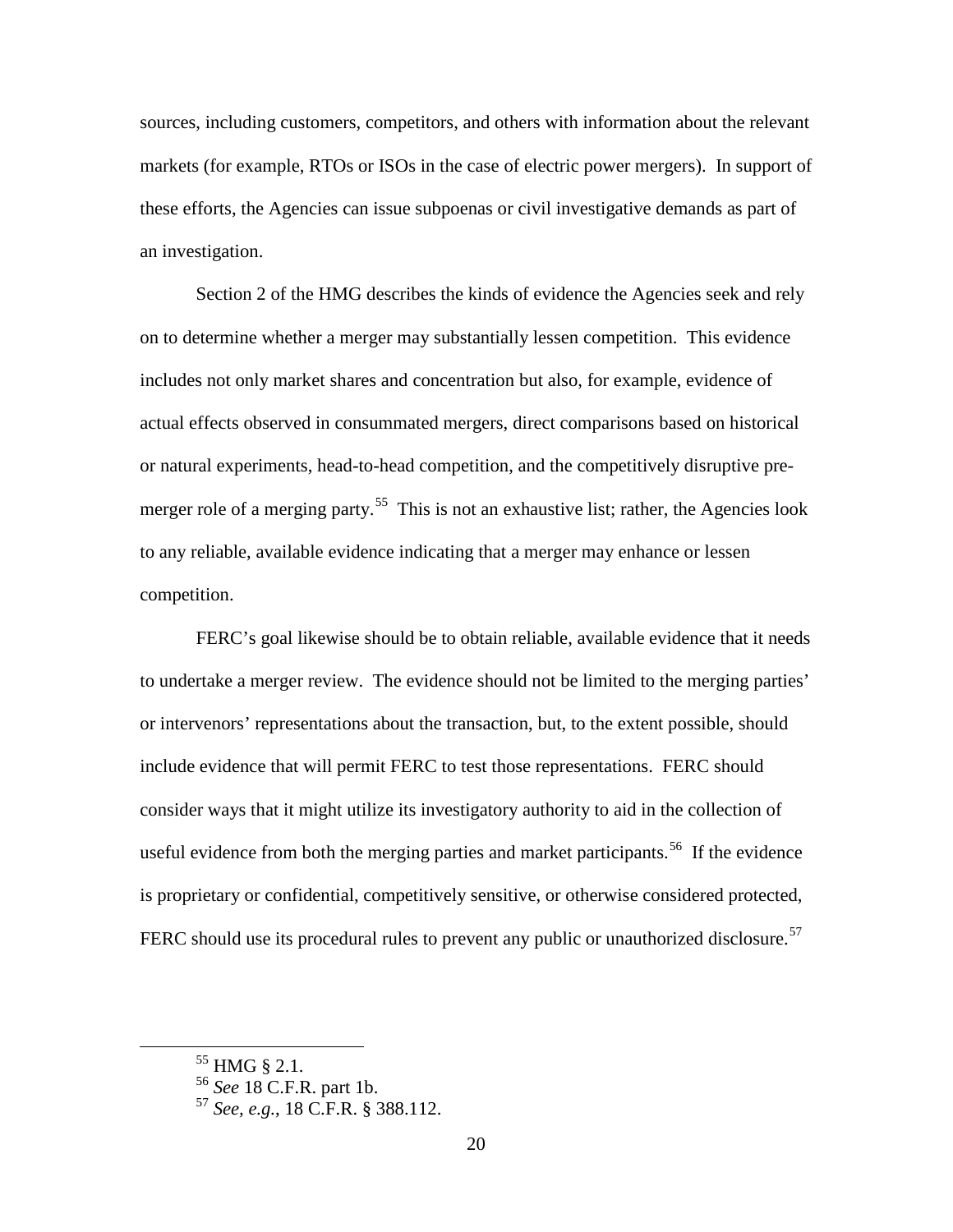In general, the Agencies encourage FERC to incorporate a more robust evidentiary foundation into its decisional process.

Finally, the Agencies urge FERC to use all the tools and resources at its disposal. For example, we understand that FERC's Division of Energy Market Oversight receives significant information about electric power markets and can analyze that information using its substantial information technology infrastructure. These resources could prove useful in modeling the competitive effects of transactions based on actual and projected generation, load, transmission, fuel cost, and other market data.

The Agencies recognize, of course, that if FERC were to broaden the range of evidence it considers in connection with market power analyses, there would be some additional costs and burdens for applicants, who might be required to submit additional information or analyses. It is likely that applicants already maintain much of the information useful to a market power analysis, so their burden may not increase substantially. There also would be some additional costs to FERC, which would have to devote staff to reviewing additional information or analyses. However, this evidence may yield substantial benefits that are likely to outweigh these relatively small costs.

#### IX. CONCLUSION

The Agencies commend FERC for reconsidering its approach to assessing market power under sections 203 and 205 of the FPA. If FERC were to revise its market power analyses as the Agencies suggest, two important benefits would follow.

First, by updating its approach to assessing market power under section 203 and section 205, FERC could bring its analytical approach more in line with the underlying economics of market power in electricity markets. Market concentration is a far from

21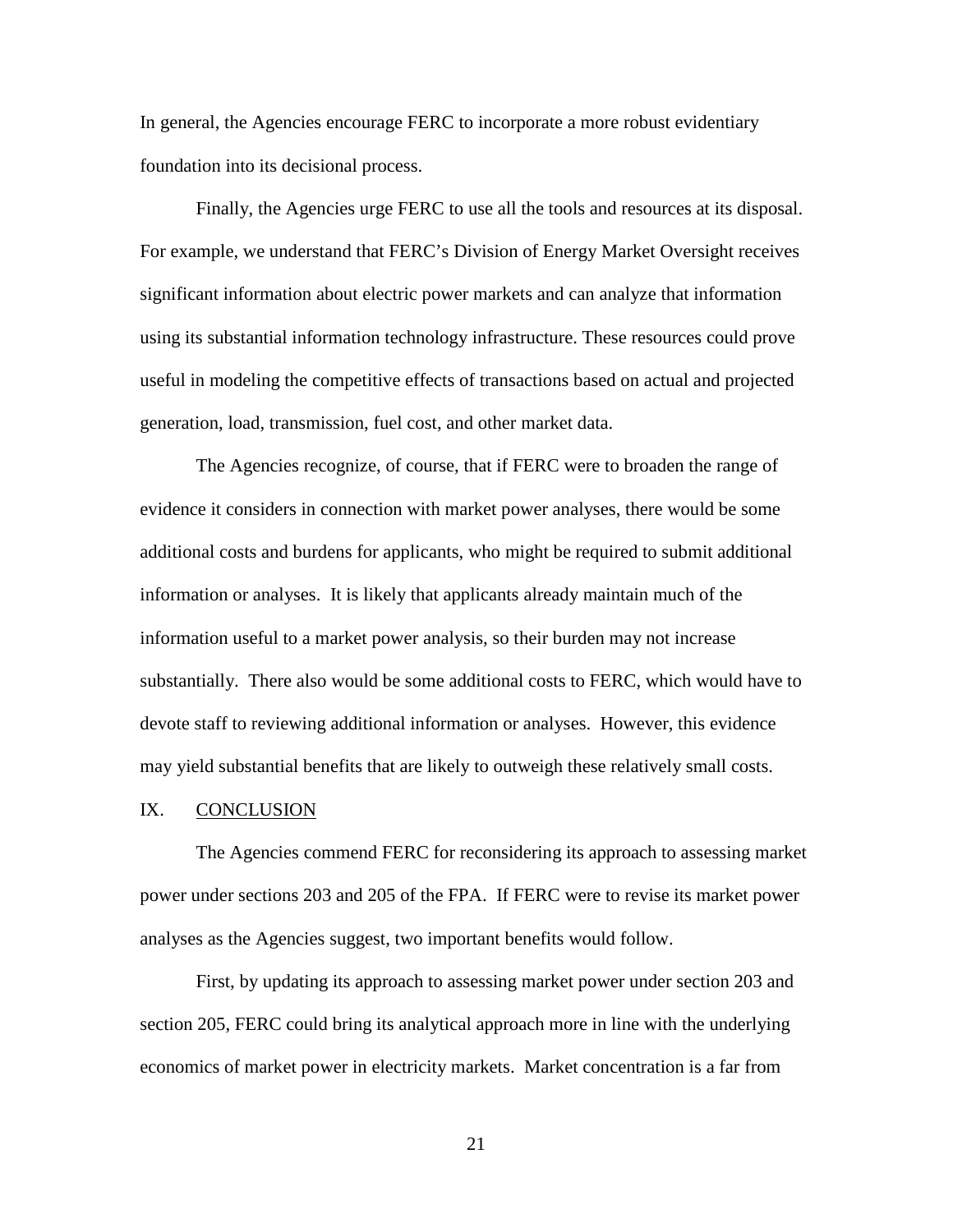perfect indicator of market power in electricity markets. Any merger or MBR policy that relies largely on concentration to assess market power may produce costly errors. In the case of merger analysis, this results in a policy that sometimes will fail to identify anticompetitive effects (false negatives) and other times will flag anticompetitive effects where none exists (false positives). Use of a broader range of evidence – including information concerning supply curves, transmission constraints, terms of PPAs, and the rationale for the application – is likely to result in a more accurate assessment of market power, reducing the likelihood of false negatives *and* false positives, to the benefit of electricity consumers.

Second, by updating its merger analysis as the Agencies suggest, FERC would follow an approach more in line with the Agencies' analysis. FERC and the Agencies presently rely on different types of evidence and emphasize different types of analytical tools to assess and remedy a merger's competitive effects. Differing approaches can create the risk of inconsistent or conflicting outcomes at FERC and the Agencies, potentially saddling merging firms with a longer, more confusing, and more costly review than is necessary. Indeed, it is possible that FERC and the Agencies could reach different conclusions about a merger's competitive effects and impose different – or even inconsistent – remedies for the same merger. More closely aligning the approaches of FERC and the Agencies would benefit merging firms by reducing the likelihood of inconsistent or conflicting outcomes.

22